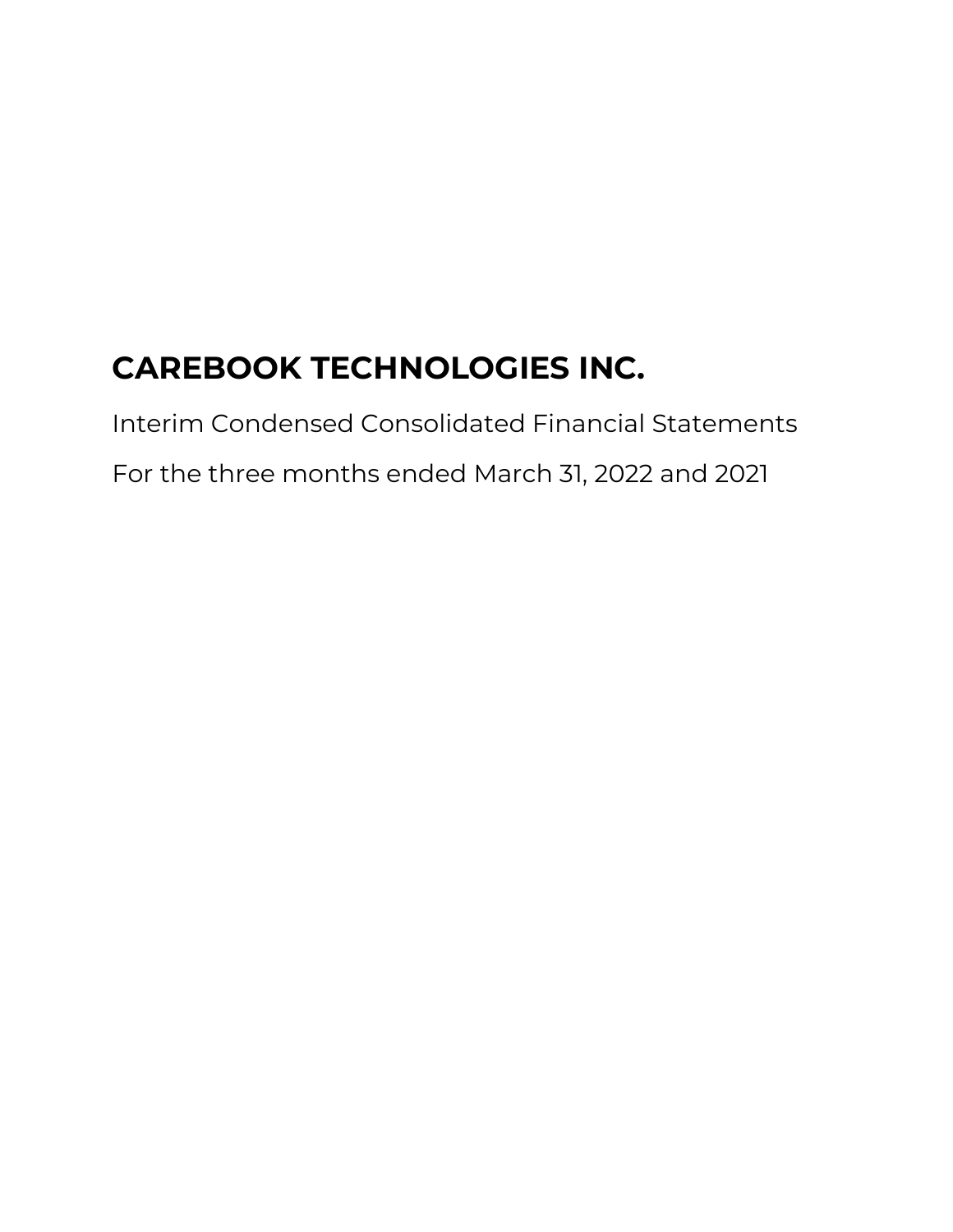INTERIM CONDENSED CONSOLIDATED FINANCIAL STATEMENTS FOR THE THREE MONTHS ENDED MARCH 31, 2022 AND 2021

### *Index to the Interim Condensed Consolidated Financial Statements*

| Notice of No Auditor Review of Interim Condensed Consolidated Financial Statements |   |
|------------------------------------------------------------------------------------|---|
| Condensed Consolidated Statements of Loss and Comprehensive Loss                   | 2 |
| Condensed Consolidated Statements of Financial Position                            | 3 |
| Condensed Consolidated Statements of Changes in Shareholders' Equity (Deficit)     | 4 |
| Condensed Consolidated Statements of Cash Flows                                    | 5 |
| Notes to the Condensed Consolidated Financial Statements                           | 6 |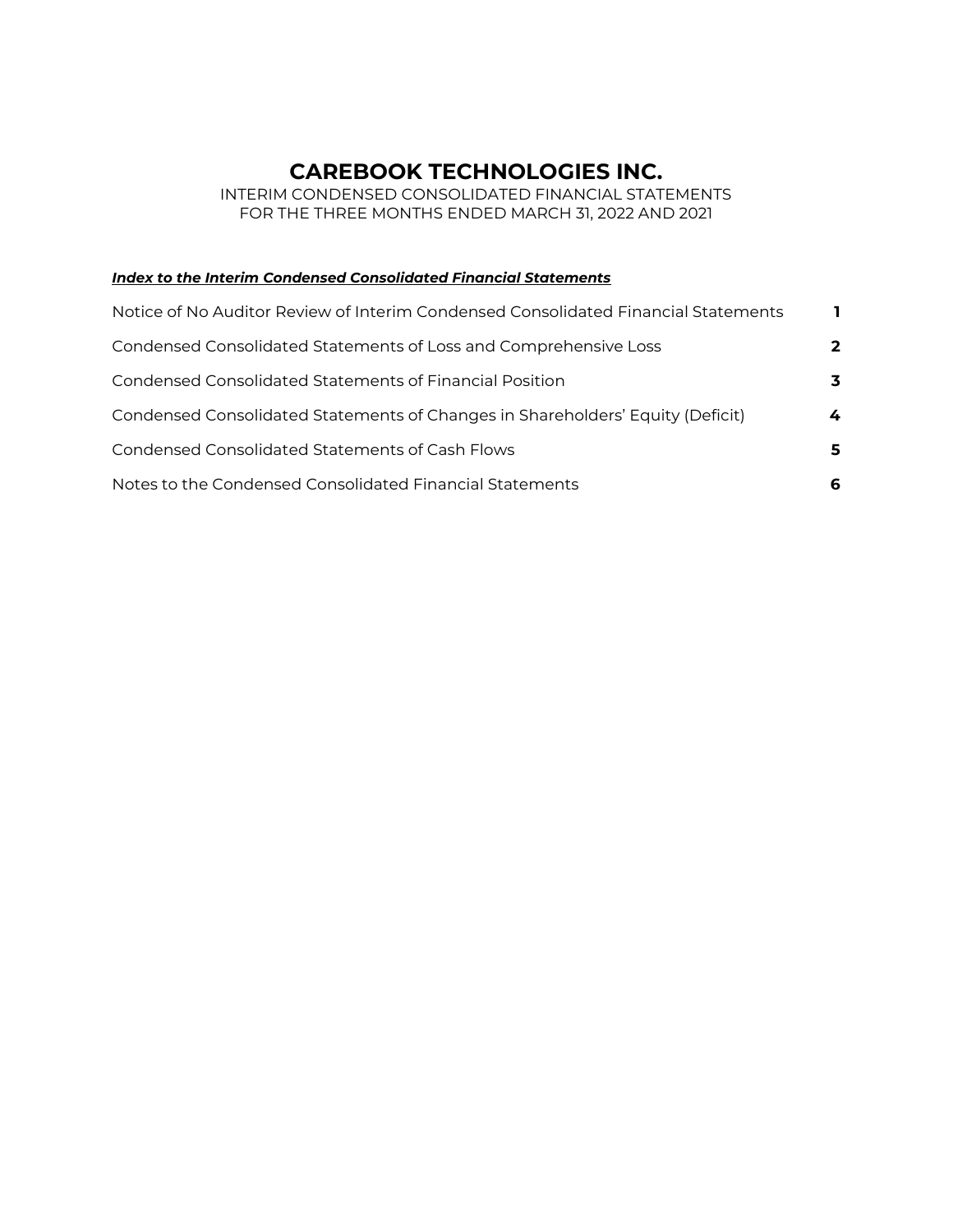# **Notice of No Auditor Review of Interim Condensed Consolidated Financial Statements**

Pursuant to National Instrument 51-102, Part 4, subsection 4.3(3)(a) issued by the Canadian Securities Administrators, if an auditor has not performed a review of the interim financial statements, they must be accompanied by a notice indicating that the financial statements have not been reviewed by an auditor.

The accompanying unaudited interim condensed consolidated financial statements for the three-month periods ended March 31, 2022 and 2021 have been prepared by the management in accordance with International Financial Reporting Standards and approved by the Board of Directors of Carebook Technologies Inc. (the "Company"). These interim condensed consolidated financial statements have not been reviewed by the Company's independent auditor.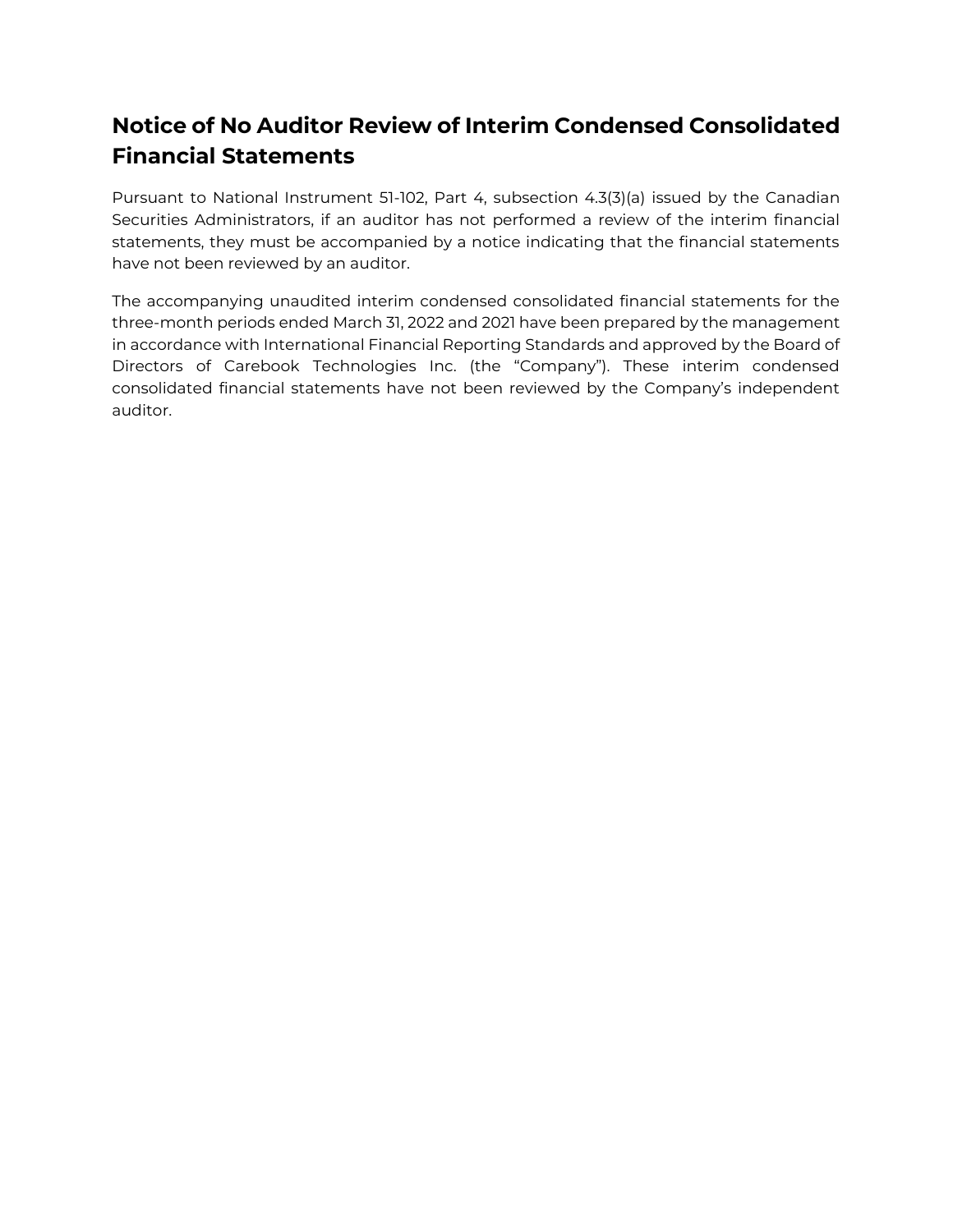INTERIM CONSDENSED CONSOLIDATED STATEMENTS OF LOSS AND COMPREHENSIVE LOSS For the three months ended March 31, 2022 and 2021 *(Expressed in \$000s CAD, except for number of shares and per share amounts)*

| <b>Note</b>                                                |   |    | March 31, 2022 | March 31, 2021 |            |  |
|------------------------------------------------------------|---|----|----------------|----------------|------------|--|
|                                                            |   |    |                |                | (restated) |  |
| <b>REVENUE</b>                                             | 4 | \$ | 2,397          | \$             | 863        |  |
|                                                            |   |    |                | \$             |            |  |
| Cost of revenue                                            |   | \$ | 164            | \$             | 74         |  |
| <b>Gross profit</b>                                        |   | \$ | 2,233          | \$             | 789        |  |
|                                                            |   |    |                | \$             |            |  |
| <b>EXPENSES</b>                                            |   |    |                | \$             |            |  |
| Sales and marketing                                        | 5 | \$ | 876            | \$             | 476        |  |
| Research and development                                   | 5 | \$ | 1,683          | \$             | 1,446      |  |
| General and administrative                                 | 5 | \$ | 1,342          | \$             | 926        |  |
| <b>Loss from operations</b>                                |   | \$ | (1,668)        | \$             | (2,059)    |  |
| <b>Transaction costs</b>                                   |   | \$ |                | \$             | ווו        |  |
| M&A costs                                                  |   | S  |                | \$             | 71         |  |
| Finance costs                                              | 6 | \$ | 272            | \$             | 16         |  |
| Net loss before taxes                                      |   | \$ | (1,940)        | \$             | (2, 257)   |  |
| Income tax expense (gain)                                  |   | \$ | (137)          | \$             |            |  |
| <b>Net loss</b>                                            |   | \$ | (1,803)        | \$             | (2, 257)   |  |
| <b>Total comprehensive loss</b>                            |   | \$ | (1,803)        | \$             | (2, 257)   |  |
| Weighted average number of basic and diluted common shares |   |    | 47,752,356     |                | 30,510,648 |  |
| Basic and diluted loss per share                           |   | \$ | (0.04)         | \$             | (0.07)     |  |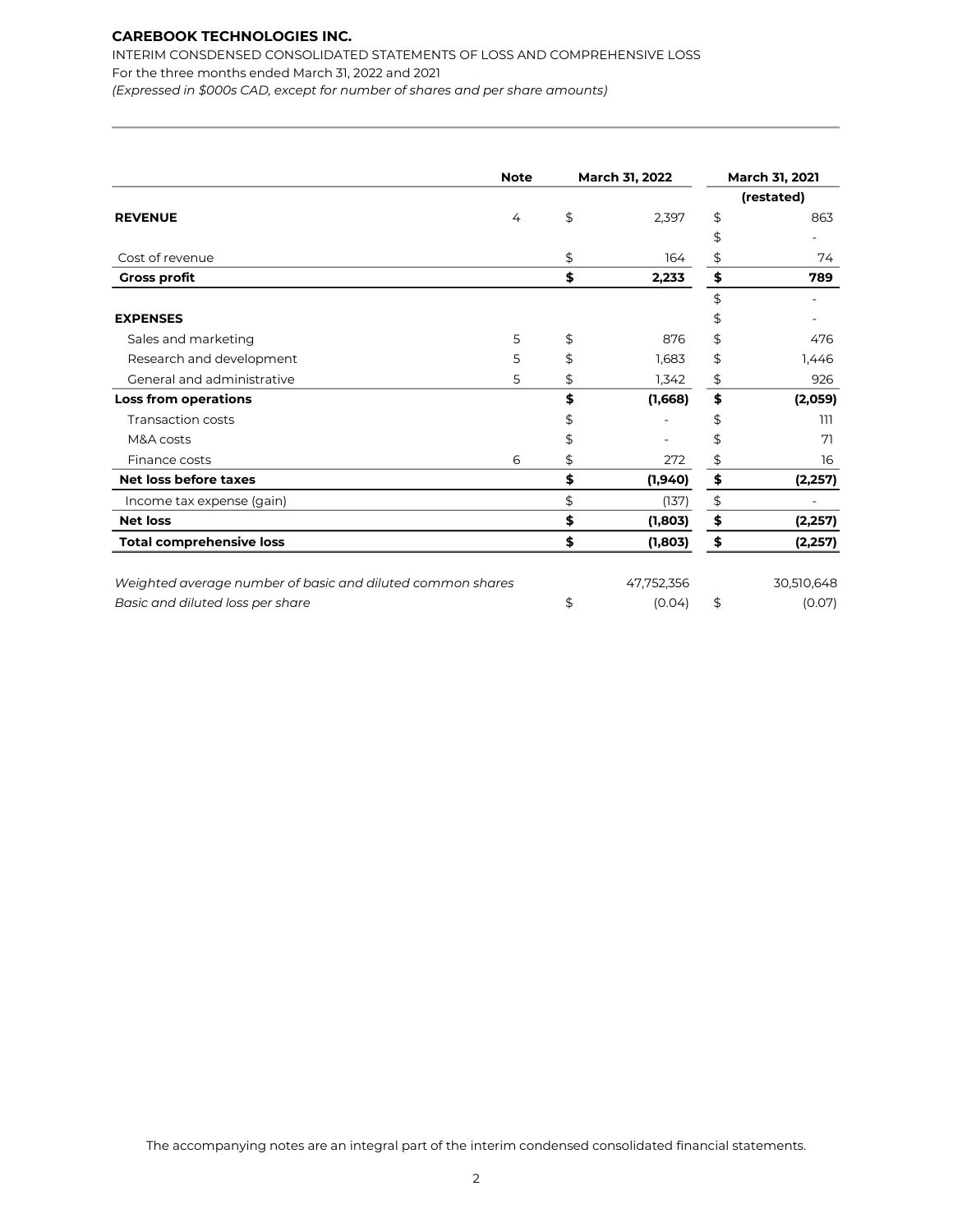INTERIM CONDENSED CONSOLIDATED STATEMENTS OF FINANCIAL POSITION As at March 31, 2022 and 2021 *(Expressed in \$000s CAD)*

|                                                   | <b>Note</b>       | March 31, 2022 |    | <b>December 31, 2021</b> |
|---------------------------------------------------|-------------------|----------------|----|--------------------------|
| <b>ASSETS</b>                                     |                   |                |    |                          |
| <b>Current Assets</b>                             |                   |                |    |                          |
| Cash and cash equivalents                         | 7                 | \$<br>1,067    | \$ | 1,455                    |
| Trade and other receivables                       | 8                 | \$<br>1,040    | \$ | 1,376                    |
| Prepaid expenses                                  |                   | \$<br>368      | \$ | 307                      |
| Deferred financing costs                          | 13                | \$<br>41       | \$ | 118                      |
| <b>Total current assets</b>                       |                   | \$<br>2,516    | \$ | 3,256                    |
| <b>Non-Current Assets</b>                         |                   |                |    |                          |
| Property and equipment, net                       | 9                 | \$<br>362      | \$ | 389                      |
| Right-of-use assets                               | 12                | \$<br>521      | \$ | 549                      |
| Goodwill                                          | 10                | \$<br>11,111   | \$ | 11,111                   |
| Intangible assets                                 | 10                | \$<br>9,703    | \$ | 10,135                   |
| Deferred tax assets                               |                   | \$<br>153      | \$ | 153                      |
| <b>Total non-current assets</b>                   |                   | \$<br>21,850   | \$ | 22,337                   |
| <b>Total Assets</b>                               |                   | \$<br>24,366   | \$ | 25,593                   |
| <b>LIABILITIES</b>                                |                   |                |    |                          |
| <b>Current Liabilities</b>                        |                   |                |    |                          |
| Accounts payable and accrued liabilities          | 11                | \$<br>4,876    | \$ | 4,227                    |
| Contract liabilities                              | 4                 | \$<br>2,342    | \$ | 2,112                    |
| Current portion of lease liabilities              | 12                | \$<br>116      | \$ | 102                      |
| Revolving Facility                                | 13                | \$<br>3,000    | \$ | 3,000                    |
| Term Loan Facility                                | 13                | \$<br>4,000    | \$ | 4,000                    |
| <b>Tax liabilities</b>                            |                   | \$<br>15       | \$ | 15                       |
| <b>Total current liabilities</b>                  |                   | \$<br>14,349   | \$ | 13,456                   |
| <b>Non-Current Liabilities</b>                    |                   |                |    |                          |
| Non-current portion of holdbacks payable          |                   | \$             | \$ | 456                      |
| Non-current portion of contingent consideration   |                   | \$<br>801      | \$ | 801                      |
| Lease liabilities                                 | $12 \overline{ }$ | \$<br>678      | \$ | 721                      |
| Loan Agreements                                   | 13                | \$<br>1,000    | \$ | 1,000                    |
| Deferred tax liabilities                          |                   | \$<br>2,609    | \$ | 2,746                    |
| <b>Total non-current liabilities</b>              |                   | \$<br>5,088    | \$ | 5,724                    |
| <b>SHAREHOLDERS' EQUITY</b>                       |                   |                |    |                          |
| Share capital                                     | 14                | \$<br>39,067   | \$ | 39,067                   |
| Contributed surplus                               | 14                | \$<br>9,547    | \$ | 9,228                    |
| Warrants reserve                                  | 14                | \$<br>4,635    | \$ | 4,635                    |
| Accumulated deficit                               | 14                | \$<br>(48,320) | \$ | (46, 517)                |
| <b>Total shareholders' equity</b>                 |                   | \$<br>4,929    | \$ | 6,413                    |
| <b>Total Liabilities and Shareholders' Equity</b> |                   | \$<br>24,366   | \$ | 25,593                   |

Approved by the Board of Directors on May 30, 2022:

\_\_\_\_\_\_\_\_\_\_\_\_\_\_\_\_\_\_\_\_\_\_\_\_\_\_\_\_\_\_\_\_\_ \_\_\_\_\_\_\_\_\_\_\_\_\_\_\_\_\_\_\_\_\_\_\_\_\_\_\_\_\_\_\_\_\_

*(s) Josh Blair (s) Stuart M. Elman*

Director Director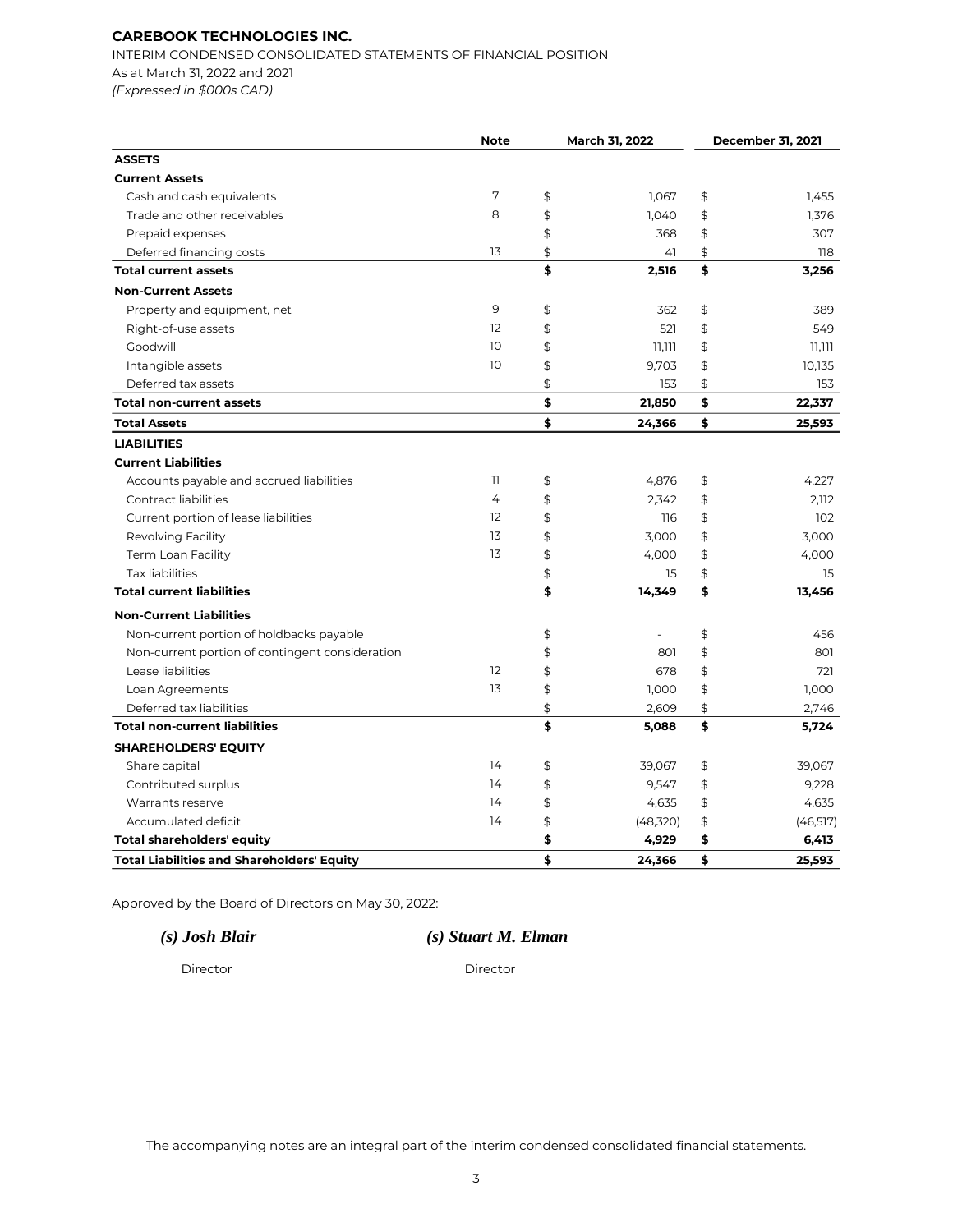INTERIM CONDENSED CONSOLIDATED STATEMENTS OF CHANGES IN SHAREHOLDERS' EQUITY (DEFICIT) For the three months ended March 31, 2022 and 2021 *(Expressed in \$000s CAD, except for number of shares)*

|                                     | <b>Note</b> |            | <b>Share capital</b> |                          |   | <b>Warrants reserve</b>  |      | <b>Contributed surplus</b> |   | <b>Accumulated deficit</b> | Total shareholders' |
|-------------------------------------|-------------|------------|----------------------|--------------------------|---|--------------------------|------|----------------------------|---|----------------------------|---------------------|
|                                     |             |            |                      |                          |   |                          |      |                            |   |                            | equity (deficit)    |
|                                     |             | #          |                      |                          |   |                          |      |                            |   |                            |                     |
| <b>At January 1, 2021</b>           |             | 30,552,098 |                      | 23,660                   | S | 2,421                    | - 55 | 7,987                      | я | (27, 228)                  | 6,840               |
| Stock-based compensation            | 14          |            |                      |                          |   | $\sim$                   |      | 234                        |   |                            | 234                 |
| Net loss from operations (restated) |             |            |                      |                          |   |                          |      | $\overline{\phantom{a}}$   |   | (2,257)                    | (2,257)             |
| At March 31, 2021 (Restated)        |             | 30,552,098 |                      | 23,660                   |   | 2,421                    |      | 8,221                      |   | (29, 485)                  | 4,817               |
| <b>At January 1, 2022</b>           |             | 47,752,356 |                      | 39,067                   |   | 4,635                    |      | 9,228                      | Я | (46,517)                   | 6,413               |
| Stock-based compensation            | 14          |            |                      |                          |   | $\sim$                   |      | 319                        |   |                            | 319                 |
| Net loss from operations            |             |            |                      | $\overline{\phantom{a}}$ |   | $\overline{\phantom{0}}$ |      | $\sim$                     |   | (1,803)                    | (1,803)             |
| At March 31, 2022                   |             | 47,752,356 |                      | 39,067                   |   | 4,635                    |      | 9,547                      |   | (48,320)                   | 4,929               |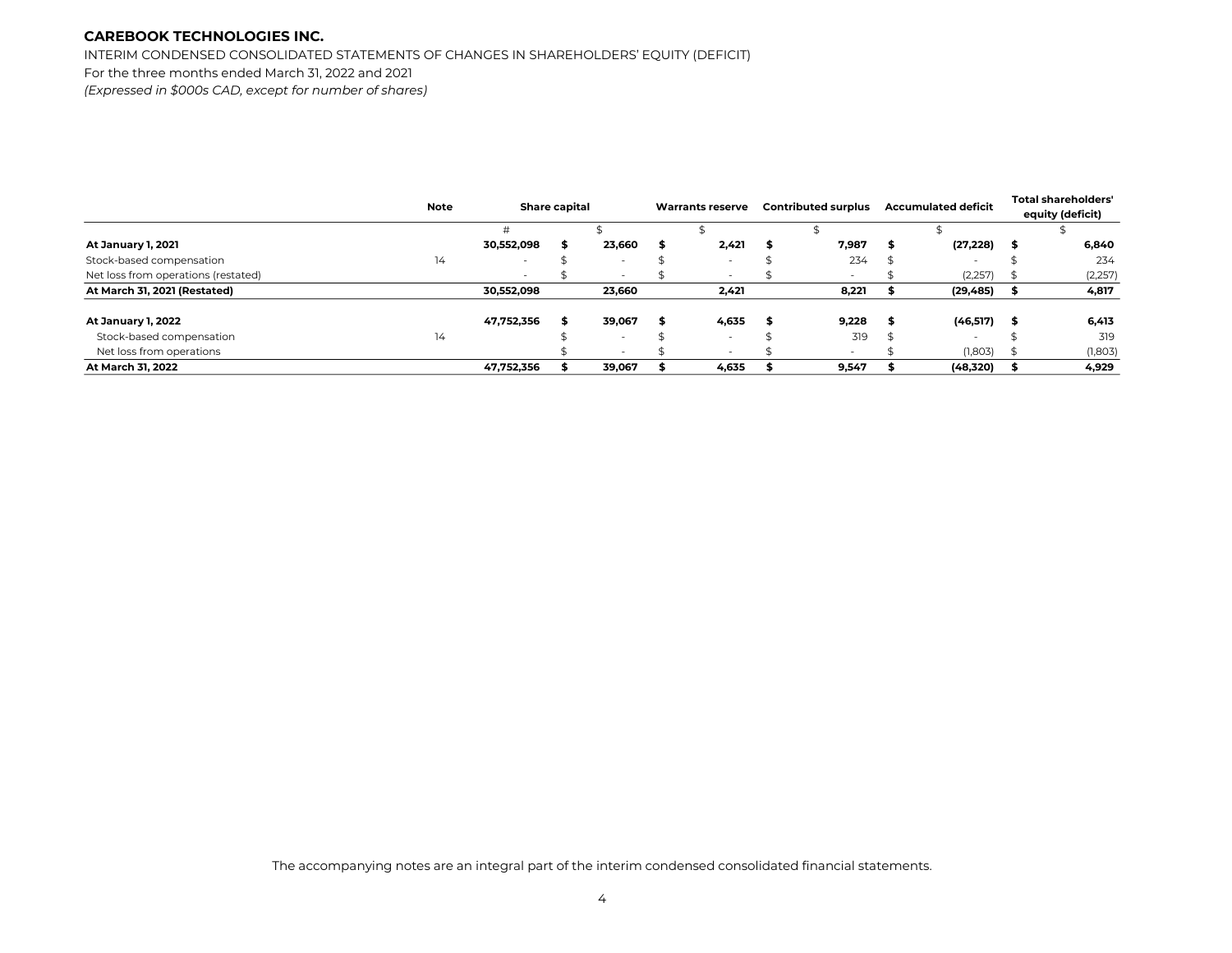INTERIM CONDENSED CONSOLIDATED STATEMENTS OF CASH FLOWS For the three months ended March 31, 2022 and 2021 *(Expressed in \$000s CAD)*

|                                                      | <b>Note</b>    | March 31, 2022 |                          | March 31, 2021 |            |  |
|------------------------------------------------------|----------------|----------------|--------------------------|----------------|------------|--|
|                                                      |                |                |                          |                | (Restated) |  |
| Cash flows from (used in) operating activities       |                |                |                          |                |            |  |
| Net loss                                             |                | \$             | (1,803)                  | \$             | (2,257)    |  |
| Adjustments for non-cash items:                      |                |                |                          |                |            |  |
| Share-based compensation                             | 14             | \$             | 319                      | \$             | 234        |  |
| Depreciation                                         | 9              | \$             | 28                       | \$             | 49         |  |
| Amortization of intangible assets                    | 10             | \$             | 461                      | \$             |            |  |
| Amortization of deferred financing costs             |                | \$             | 77                       | \$             |            |  |
| Interest expense                                     |                | \$             | 195                      | \$             |            |  |
| Changes in non-working capital items:                |                |                |                          |                |            |  |
| Trade and other receivables                          | 8              | \$             | 336                      | \$             | (168)      |  |
| Prepaid expenses                                     |                | \$             | (58)                     | \$             | (42)       |  |
| Accounts payable and accrued liabilities             | $\overline{1}$ | \$             | 284                      | \$             | (275)      |  |
| Contract liabilities                                 | 4              | \$             | 230                      | \$             | (8)        |  |
| Net cash from (used in) operating activities         |                | \$             | (68)                     | \$             | (2,467)    |  |
| Cash flows from (used in) investing activities       |                |                |                          |                |            |  |
| Purchases of property and equipment                  | 9              | \$             |                          | \$             | (15)       |  |
| Addition of intangible assets                        | 10             | \$             | (29)                     | \$             |            |  |
| Acquisition of InfoTech                              | 3              | \$             | (88)                     | \$             |            |  |
| Net cash from (used in) investing activities         |                | Ś              | (117)                    | \$             | (15)       |  |
| Cash flows from (used in) financing activities       |                |                |                          |                |            |  |
| Payments of principal on lease liabilities           | 12             | \$             | (46)                     | \$             | (8)        |  |
| Lease inducements and prepayments, net               |                | \$             | $\overline{\phantom{0}}$ | \$             | (16)       |  |
| Interest paid                                        |                | \$             | (157)                    | \$             |            |  |
| Net cash from (used in) financing activities         |                | \$             | (203)                    | \$             | (24)       |  |
| Net increase (decrease) in cash and cash equivalents |                | \$             | (388)                    | \$             | (2,505)    |  |
| Cash and cash equivalents - beginning of period      |                | \$             | 1,455                    | \$             | 3,628      |  |
| Cash and cash equivalents - end of period            |                | \$             | 1,067                    | \$             | 1.123      |  |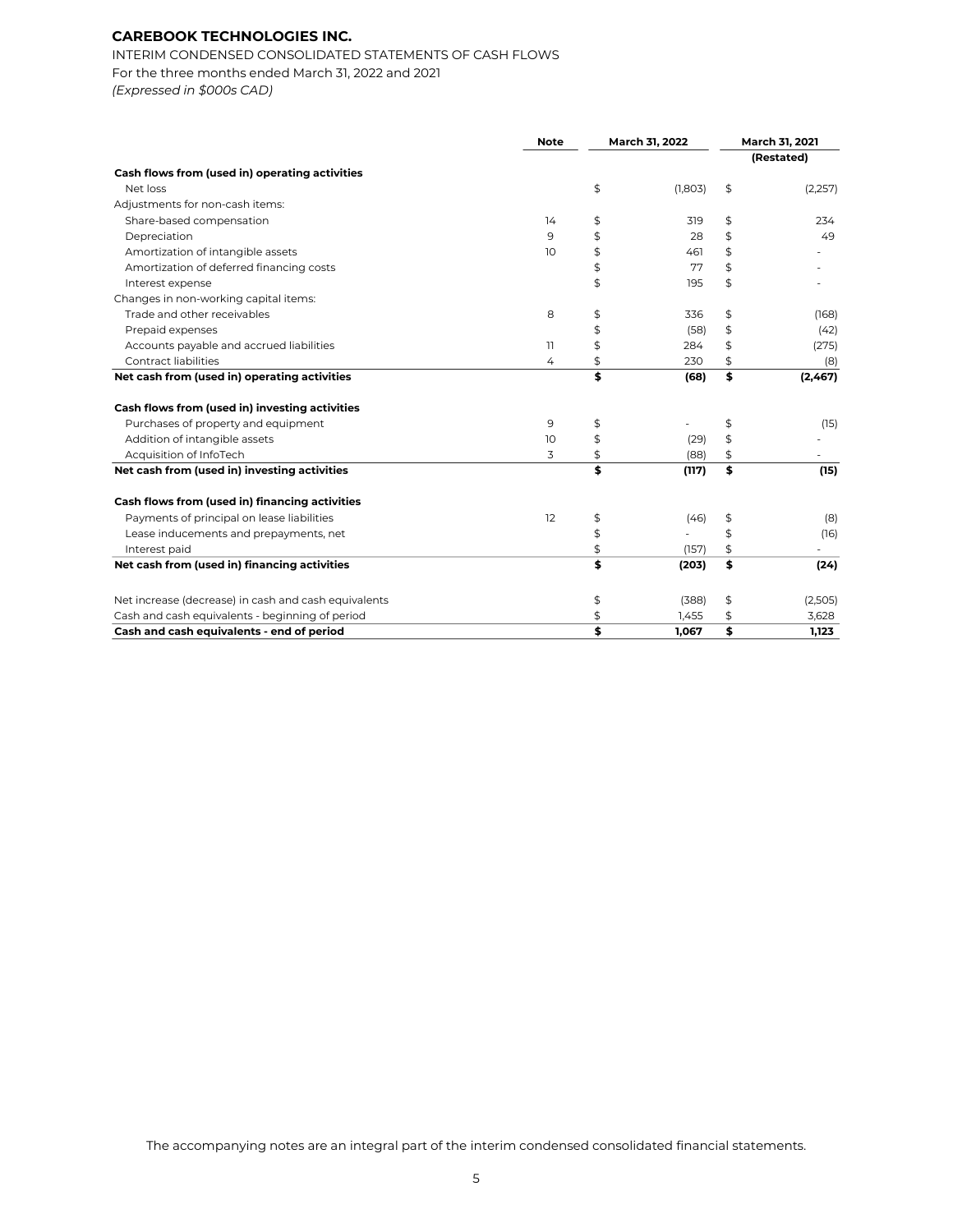# <span id="page-7-0"></span>*Note 1 - General Information*

Carebook Technologies Inc. (the "Company" or "Carebook") was incorporated on July 11, 2018 under the *Business Corporations Act (British Columbia)* ("BCBCA") under the name Pike Mountain Minerals Inc. ("Pike").

On October 1, 2020, the Company (then known as Pike), together with its wholly-owned subsidiary 12235978 Canada Ltd. ("Subco"), concluded a three-cornered amalgamation with Carebook Technologies (2020) Inc., formerly known as Carebook Technologies Inc. ("Carebook 2020"), to complete an arm's length reverse takeover transaction (the "RTO"). In connection with the closing of the RTO on October 1, 2020 (See Note 20 - Reverse Takeover Transaction of the Company's annual audited consolidated financial statements for the year ended December 31, 2021), the Company changed its name to "Carebook Technologies Inc."

For accounting purposes, it has been determined that Pike was the accounting acquiree and Carebook 2020 was the accounting acquirer since the former shareholders of Carebook 2020 now control the Company, based on the guidance of IFRS 10, Consolidated Financial Statements, and IFRS 3, Business Combinations, to identify the accounting acquirer (See Note 20 of the Company's annual audited consolidated financial statements for the year ended December 31, 2021).

These consolidated financial statements are prepared as a continuation of the financial statements of Carebook 2020 but reflecting the continuation of the equity instruments of Pike as a result of the RTO.

On January 1, 2021, the following companies were amalgamated under the *Business Corporations Act (British Columbia)*:

- The Company;
- Carebook 2020; and
- Carebook Technologies (OPS) Inc. (a wholly owned subsidiary of Carebook 2020)

The amalgamated entity resulting from this amalgamation retained the name Carebook Technologies Inc.

Effective as of September 15, 2021, the Company continued out of the jurisdiction of the *Business Corporations Act (British Columbia)* and into the jurisdiction of the *Canada Business Corporations Act*.

On April 6, 2021, the Company acquired 100% of the shares of InfoTech Inc. ("InfoTech"). InfoTech was incorporated in 1984. On August 6, 2021, the Company acquired 100% of the shares of CoreHealth Technologies Inc. ("CoreHealth"), which was incorporated in 2004.

The registered and executive office of the Company is 1400-2045 rue Stanley, Montréal, Québec, Canada, H3A 2V4.

The principal activities of the Company consist of the development and commercialization of complete end-to-end digital health platforms that feature assessments, reporting, and targeted solutions offered through an array of selected partners and resellers, or directly to its primary end customers which are large employers across a variety of industries and pharmacies.

The Company's common shares trade on the TSX Venture Exchange ("TSXV") under the symbol CRBK, on the OTC Markets under the symbol CRBKF, and on the Open Market of the Frankfurt Stock Exchange under the symbol PMM1.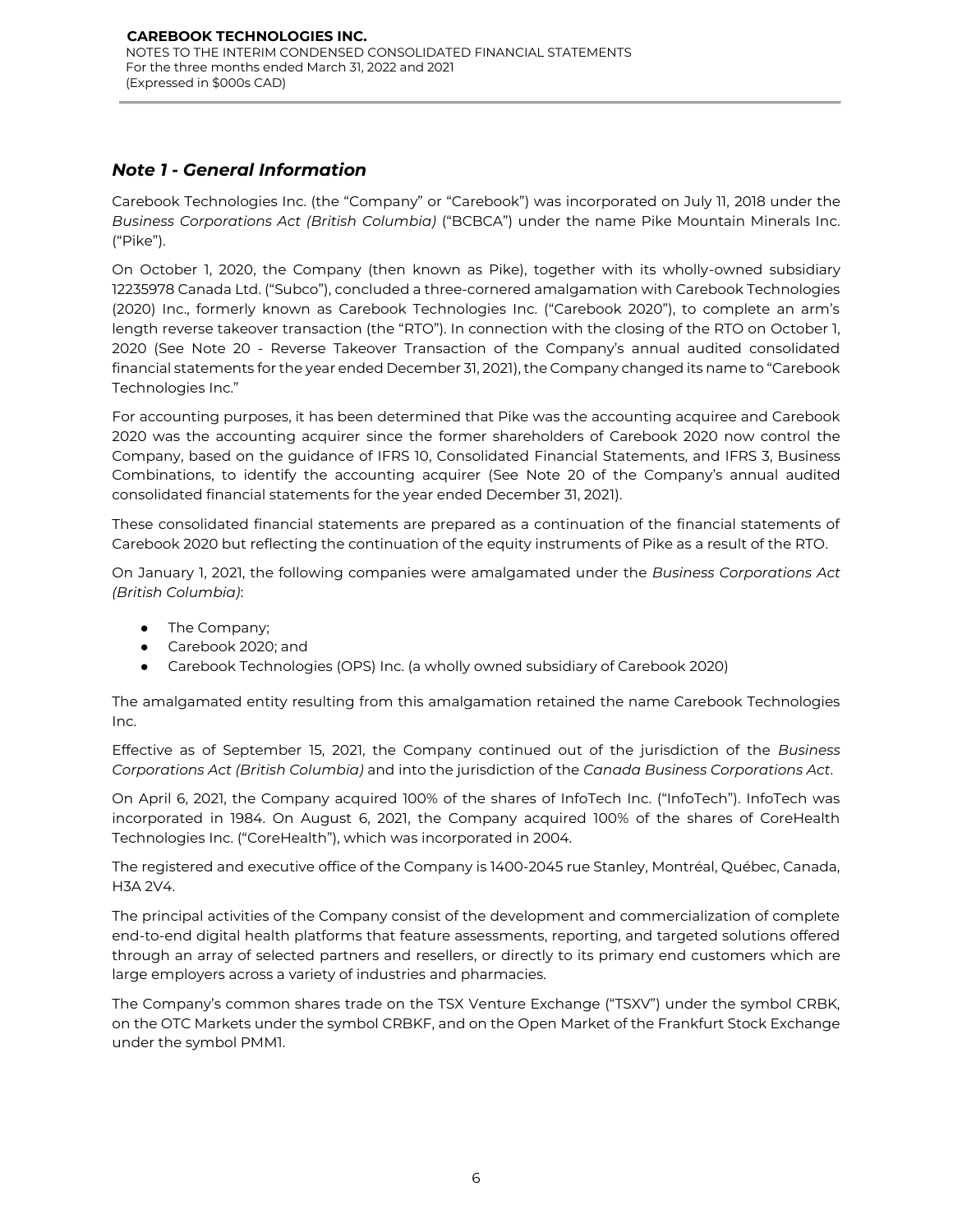# *Note 2 – Summary of Significant Accounting Policies*

### *2.1 Basis of presentation and going concern*

### *Basis of presentation*

The interim condensed consolidated financial statements have been prepared in accordance with International Financial Reporting Standards ("IFRS") as issued by the International Accounting Standards Board ("IASB").

The Company operates in a single reporting segment. Prior to the acquisitions of InfoTech and CoreHealth, all revenues were generated in Canada. During the year, the Company generated revenue primarily in the United States and Canada, with some revenue generated in Europe, Latin America and Asia. All non-current assets are held in Canada.

The Company's Board of Directors approved these interim condensed consolidated financial statements on May 30, 2022. These interim condensed consolidated financial statements have been prepared in accordance with the following significant accounting policies that have been applied consistently to all the periods presented.

### *Basis of consolidation*

The Company consolidates all controlled subsidiaries. These interim condensed consolidated financial statements include the accounts of Carebook Technologies Inc. and its wholly-owned subsidiaries, Carebook Technologies (US), Inc., InfoTech Inc., and CoreHealth Technologies Inc. The financial information of the subsidiaries is prepared for the same reporting period as the Company, using consistent accounting policies. All intercompany transactions and balances are eliminated upon consolidation.

### *Functional and presentation currency*

The functional currency of the Company is the Canadian dollar. All figures are presented in thousands of Canadian dollars ("\$000s CAD") unless they refer to share or per share figures, including other securities, such as warrants and options, which are also not presented in \$000s, or it is otherwise specified.

### *Restatement of comparative information*

The interim Condensed Consolidated Statement of Loss and Comprehensive Loss and the Statement of Cash Flow for the three-month period ended March 31, 2021 are being restated as the Company incorrectly capitalized internally generated development costs associated with its pharmacy business, once the IAS 38 Intangible Assets criteria were no longer met. Therefore, the amount of research and development expenses, which were previously reported at \$1,069 on the Condensed Consolidated Statement of Loss and Comprehensive Loss and Note 4 Expenses by Function, were increased by \$377 as if development costs incurred in the first quarter of 2021 were never capitalized, which includes impact of the amortization of capitalized development costs. Similarly, the amount of \$377 presented on the line Addition of Intangible Assets on the Investing Activities section of the Statement of Cash Flow was reduced to zero. As a consequence, Net Loss from Operations presented in the Interim Condensed Consolidated Statement of Changes in Shareholders' Equity (Deficit) was reduced by the same amount and it is now being presented at \$2,257. The impact of the restatement described above is summarized below: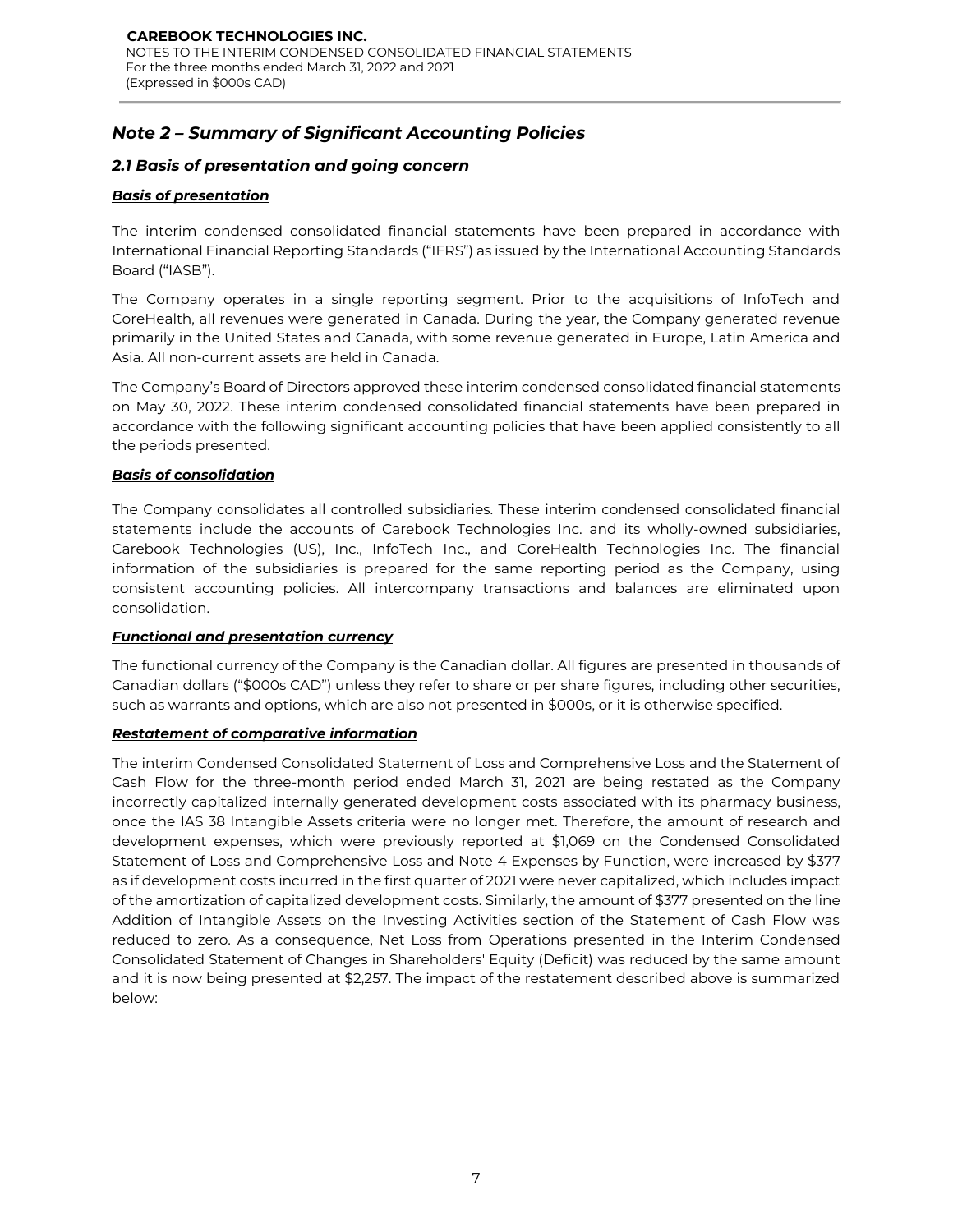NOTES TO THE INTERIM CONDENSED CONSOLIDATED FINANCIAL STATEMENTS For the three months ended March 31, 2022 and 2021 (Expressed in \$000s CAD)

#### **Condensed Consolidated Statement of Loss and Comprehensive Loss**

|                          |          | For the three month period ending March 31, |  |               |  |  |
|--------------------------|----------|---------------------------------------------|--|---------------|--|--|
|                          | 2021     |                                             |  | 2021          |  |  |
|                          |          |                                             |  | As originally |  |  |
|                          | Restated |                                             |  | presented     |  |  |
| Research and development |          | 1.446                                       |  | 1.069         |  |  |

#### **Interim Condensed Consolidated Statement of Changes in Shareholders' Equity (Deficit)**

|                          |          | For the three month period ending March 31, |  |               |  |  |
|--------------------------|----------|---------------------------------------------|--|---------------|--|--|
|                          | 2021     |                                             |  | 2021          |  |  |
|                          |          |                                             |  | As originally |  |  |
|                          | Restated |                                             |  | presented     |  |  |
| Net Loss from Operations |          | (2,257)                                     |  | (1,880)       |  |  |

#### **Interim Condensed Consolidated Statement of Cash Flow**

|                               |          | For the three month period ending March 31, |  |               |  |      |
|-------------------------------|----------|---------------------------------------------|--|---------------|--|------|
|                               |          | 2021                                        |  |               |  | 2021 |
|                               |          |                                             |  | As originally |  |      |
|                               | Restated |                                             |  | presented     |  |      |
| Addition of intangible assets |          | ٠                                           |  | (377)         |  |      |

### *Going concern*

The interim condensed consolidated financial statements have been prepared on a going concern basis, which assumes that the Company will be able to realize its assets and discharge its liabilities in the normal course of operations as they come due.

During 2018, the Company signed a five-year software development contract with a major client. In addition to this agreement, licensing and other revenue streams have been acquired. Despite the addition of InfoTech's and CoreHealth's clients and revenue, there is no guarantee that future revenue will generate sufficient income to offset operating expenses of the Company.

In March 2020, the World Health Organization ("WHO") declared COVID-19 a pandemic. In response to the WHO declaration and continuing spread of COVID-19, several social distancing measures were taken by the Company and third parties including governments, regulatory authorities, businesses, and customers that could negatively impact the Company's operations and financial results in future periods. Given the unprecedented and pervasive impact of changing circumstances surrounding the COVID-19 pandemic, there is inherently more uncertainty associated with future operating assumptions and expectations as compared to prior periods.

The broad economic slowdown due to COVID-19 has impacted the Company's business development and global expansion initiatives. While the Company remains in active conversations with potential clients globally, the travel restrictions, cancelled trade shows/conferences, and other impacts of COVID-19 have slowed the Company's sales activities. Additionally, potential clients have lengthened their sales cycle, as they focus on dealing with COVID-19.

As at March 31, 2022, the Company's current liabilities exceeded its current assets by \$11,833. The Company has incurred significant operating losses and negative cash flows from operations since inception, resulting in an accumulated deficit of \$48,320 as at March 31, 2022 (\$46,517 at December 31, 2021). To date, the Company has incurred significant costs relating to the development of its technology and service offerings, recruitment of key personnel, and establishing a market for the Company's services. The Company expects to incur further losses in the development of its business in the near-term and given the funds required for its monthly burn rate, as well as other obligations related to the acquisitions (see Note 3 - Business Combination of the Company's annual audited consolidated financial statements for the year ended December 31, 2021), the Company's working capital may be insufficient to meet its obligations. Therefore, the Company must rely on debt and equity financing to finance its operations,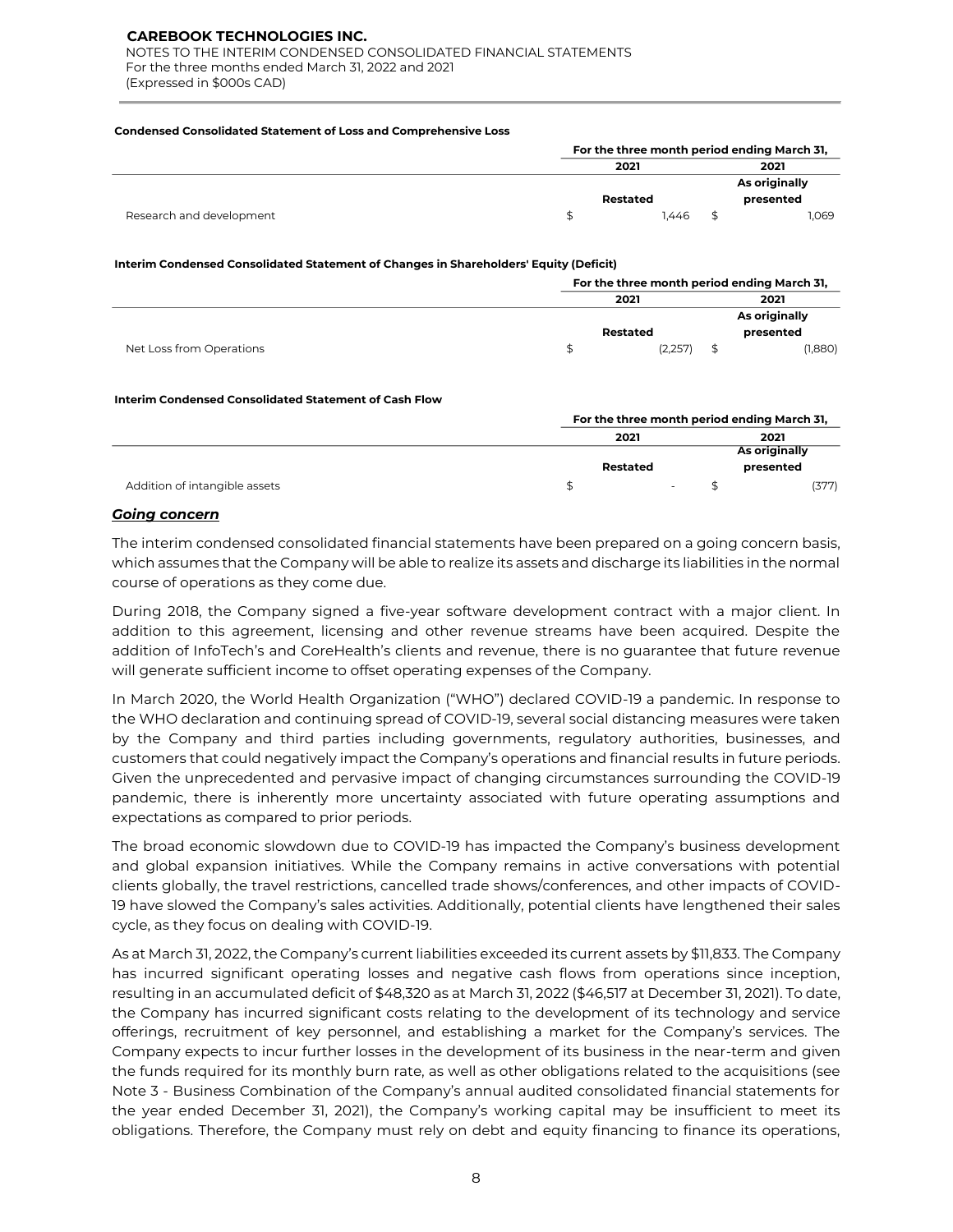meet its working capital needs, service the repayment of debt and fund its growth initiatives, including its mergers and acquisitions ("M&A").

The going concern expectation is based on certain assumptions and estimates such as the ability of the Company to generate revenue from current and prospective customers, meet general and administrative expense requirements, and the ability of the Company to raise capital through equity issuances or debt financing.

While the Company has been successful in securing debt and equity financings in the past as described in Note 14 - Borrowings, Note 20 – Reverse Takeover Transaction and Note 23 - The Offering of the Company's annual audited consolidated financial statements for the year ended December 31, 2021, and completed an equity financing in May 2022 as described in Note 19 – Subsequent Events, the Company's ability to successfully raise additional funds is dependent on several factors outside the Company's control and largely unknown particularly due to the state of the global economy as a result of the COVID-19 pandemic. As such, there can be no assurance that these initiatives will be successful or sufficient. These material uncertainties may cast significant doubt about the Company's ability to continue as a going concern. Management evaluates alternatives to secure additional financing so that the Company can continue to operate as a going concern.

Furthermore, management received confirmation of certain approved financing, grants and subsidies during 2021, and continues to evaluate the Company's eligibility with respect to the programs made available by the Canadian and provincial governments. The Company expects that these programs will provide additional sources of cash flow to the Company. There is no guarantee however that the Company will receive additional government funds under the programs that the Company is currently evaluating.

Additionally, other actions were taken by management as part of the cash outflow reduction strategy. On November 1, 2021, the Company announced certain cost reduction initiatives. The cost reductions included a staff restructuring, which resulted in the temporary layoff of 23 employees. As at the date hereof, 6 employees were recalled, 7 resigned and 10 were terminated by the end of the recall period. As of March 31, 2022, total estimated staff restructuring costs for the employees terminated subsequently to the period end is \$89. These costs are expected to be fully incurred during the second quarter of 2022.

These interim condensed consolidated financial statements do not reflect the adjustments to the carrying values of assets and liabilities, the reported expenses, and statement of financial position classifications that would be necessary if the going concern assumption was determined to be inappropriate. These adjustments could be material.

# *2.2 Significant accounting policies*

The significant accounting policies used in preparing these interim condensed consolidated financial statements are the same as those disclosed in Note 2 - Summary of Significant Accounting Policies of the Company's annual audited consolidated financial statements for the year ended December 31, 2021.

# *2.3 Significant judgments and estimates*

The preparation of the Company's interim condensed consolidated financial statements requires management to make judgments, estimates, and assumptions that affect the reporting amounts of revenues, expenses, assets, and liabilities, and the disclosure of contingent liabilities, at each reporting date. The outcome of these uncertainties about these assumptions and estimates could result in outcomes that require a material adjustment to the carrying amount of the asset or liability affected in future periods. The main significant judgments and estimates related to the preparation of the interim condensed consolidated financial statements are presented below: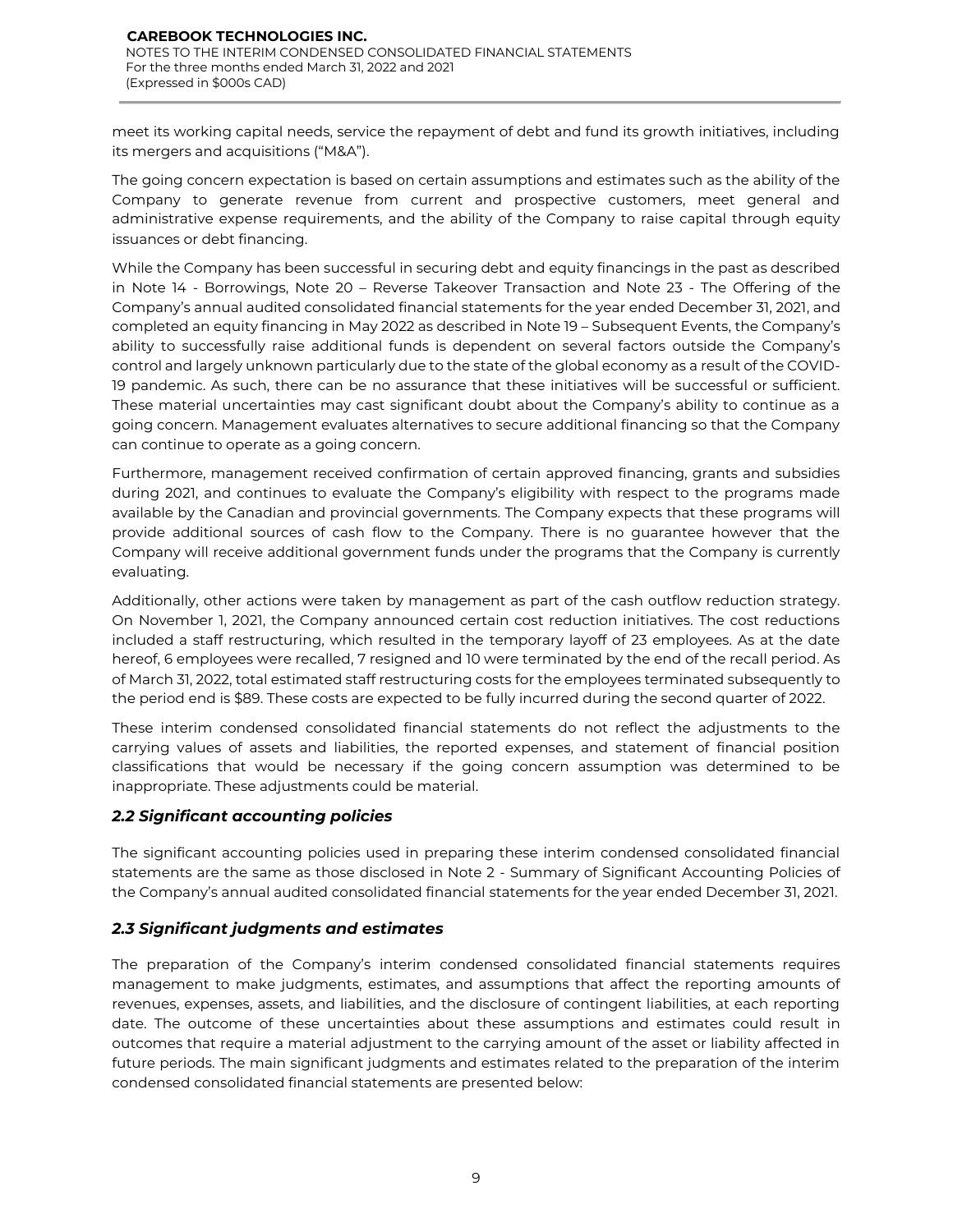### **CAREBOOK TECHNOLOGIES INC.** NOTES TO THE INTERIM CONDENSED CONSOLIDATED FINANCIAL STATEMENTS For the three months ended March 31, 2022 and 2021 (Expressed in \$000s CAD)

### *Assessment of revenue recognition under IFRS 15*

During the period, management assessed the various performance obligations present in each contract in effect and if revenue was to be recognized at a point in time or over a period of time. Judgment was used to determine the identification of those performance obligations, allocation of the transaction price to the performance obligation, and accounting for the consideration payable by the customer.

### *Provisions*

Provisions for the following are considered on an ongoing basis: (a) legal and other potential claims; and (b) onerous contracts.

As at March 31, 2022, there were no provisions for onerous contracts nor legal and other potential claims.

Any amounts for provisions represent management's best estimates of the expenditure required to settle the obligation at the date of the interim condensed consolidated statements of financial position and will be revised each quarter until the actual liability is settled.

### *Going concern*

Determining whether there exists material uncertainty that casts significant doubt about the Company's ability to continue as a going concern requires management to exercise its judgment in particular about its ability to obtain future financing and projected future cash flows and liabilities. Significant judgments related to the Company's ability to continue as a going concern are disclosed in Note 2.1.

### *2.5 Fair value measurement*

Fair value accounting guidance establishes a framework for measuring fair value and expands disclosure about fair value measurements. The framework is intended to enable the reader of the interim condensed consolidated financial statements to assess the inputs used to develop those measurements by establishing the hierarchy for ranking the quality and reliability of the information used to determine fair values.

The fair value hierarchy consists of three broad levels described below:

**Level 1**: Quoted market prices in active markets for identical assets and liabilities.

**Level 2**: Inputs other than quoted market prices that are observable either directly or indirectly, such as quoted prices for similar assets or liabilities; quoted prices in markets that are not active and inputs that are derived principally from or corroborated by observable market data by correlation or other means.

**Level 3**: Inputs that are both significant to the fair value measurement and unobservable.

The classification of financial instruments held by the Company as at March 31, 2022 and December 31, 2021 is as follows:

- Derivatives not designated in hedge relationships that qualify for hedge accounting in accordance with IAS 39, "Financial Instruments'' ("IAS 39"), are classified and subsequently measured at fair value through profit or loss ("FVPL") and measured at their fair value determined upon available market data. Profit or losses on derivatives are recorded in loss (gain) in embedded derivatives in the consolidated statements of loss and comprehensive loss.
- Cash and cash equivalents, and trade and other receivables are classified as and subsequently measured at amortized cost using the effective interest rate method. These financial assets are held within a business model whose objective is to hold the assets in order to collect contractual cash flows provided they give rise to cash flows that are 'solely payments of principal and interest' on the principal amount outstanding and are carried at amortized cost using the effective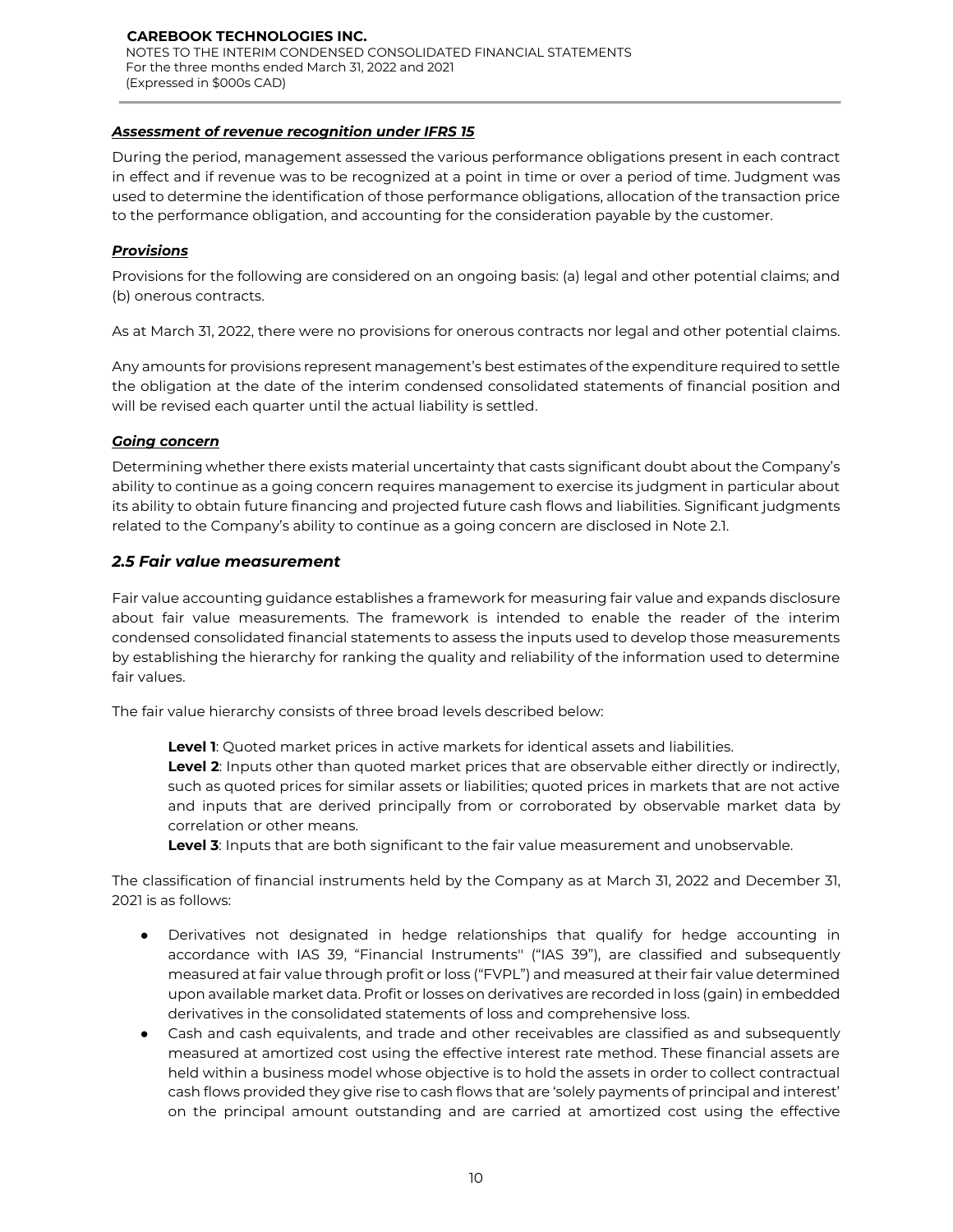interest rate method, less any impairment. These assets are classified as current or non-current assets based on their maturity date.

● Accounts payable and accrued liabilities, contract liabilities, Credit Facilities and Loan Agreements are classified as and subsequently measured at amortized cost using the effective interest method

Refer to Note 13 - Borrowings and Note 15 - Financial Instruments for more information.

# *Note 3 - Business Combinations*

As disclosed on Note 3 - Business Combinations of the Company's annual audited consolidated financial statements for the year ended December 31, 2021, the purchase price allocations for the acquisitions of InfoTech and CoreHealth have been completed during the fourth quarter of 2021.

### *Impact of the business combinations on the Company's financial performance*

The impact of the business combinations on the Company's revenue and net loss for the quarter ended March 31, 2022, are as follows:

|                            | <b>March 31, 2022</b> |
|----------------------------|-----------------------|
| Revenue from InfoTech      | 661                   |
| Revenue from CoreHealth    | 1.224                 |
| Net Loss from InfoTech     | (197)                 |
| Net Income from CoreHealth | 645                   |

### *Payment related to the acquisitions*

During the quarter ended March 31, 2022, the Company paid \$88 to the former shareholders of InfoTech related to the adjustment relating to working capital payable associated with the acquisition. See Note 3 - Business Combinations of the Company's annual audited consolidated financial statements for the year ended December 31, 2021.

# *Note 4 - Revenue*

The Company's revenue by service offering for three-month periods ended March 31, 2022 and 2021 were:

|                                    | March 31, 2022 | <b>March 31, 2021</b> |    |      |
|------------------------------------|----------------|-----------------------|----|------|
| Revenue consists of the following: |                |                       |    |      |
| Software as a service (SaaS)       |                | 1.552                 | \$ | 146  |
| Software development               |                | 820                   | \$ | 728  |
| Revenue share                      |                | (4)                   | \$ | (11) |
| Other revenue                      |                | 29                    |    |      |
| <b>Total revenue</b>               |                | 2.397                 |    | 863  |

The following table outlines the changes in contract liabilities for the periods presented: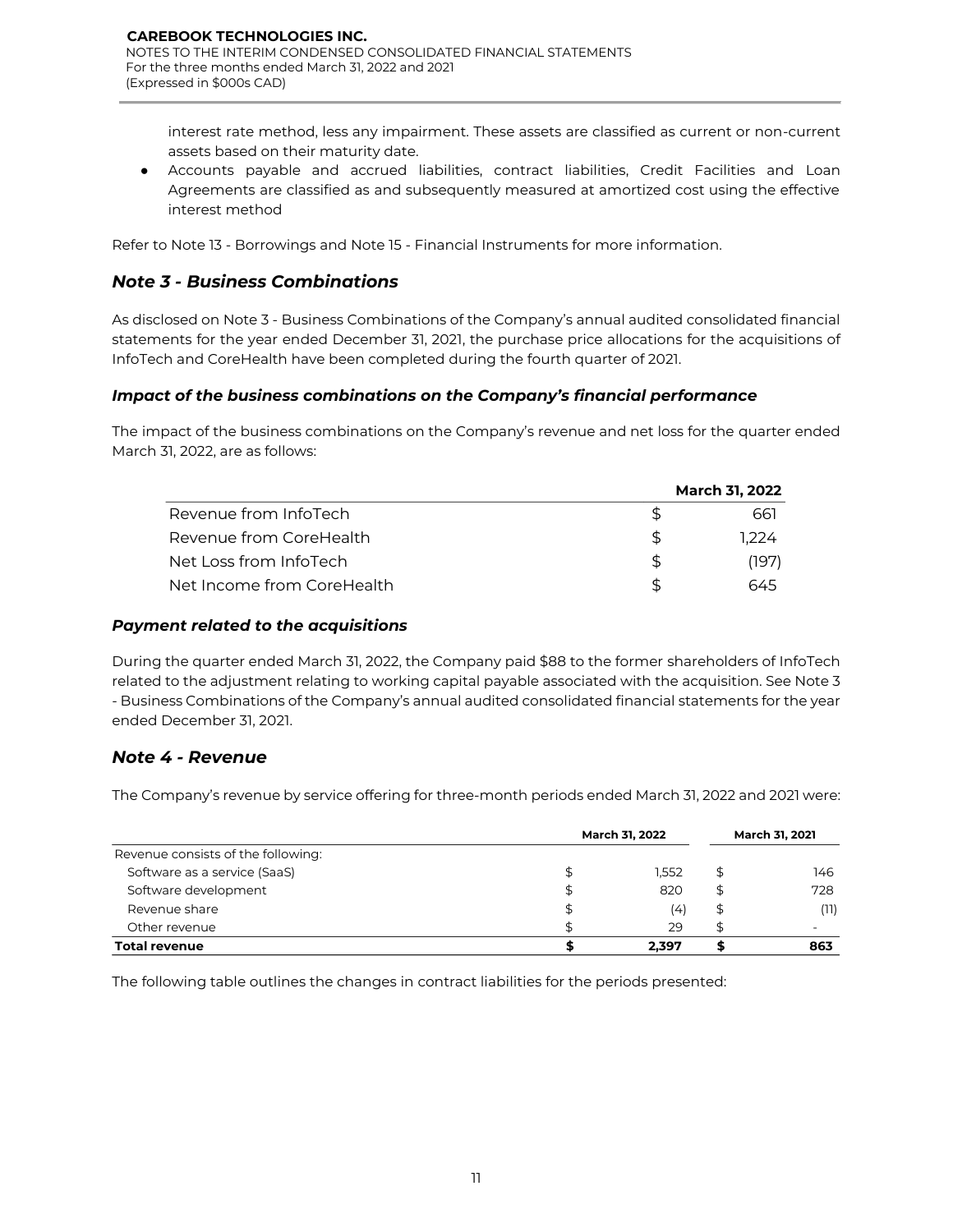NOTES TO THE INTERIM CONDENSED CONSOLIDATED FINANCIAL STATEMENTS For the three months ended March 31, 2022 and 2021 (Expressed in \$000s CAD)

|                                                               | <b>March 31, 2022</b> |                          |    | <b>December 31, 2021</b> |
|---------------------------------------------------------------|-----------------------|--------------------------|----|--------------------------|
| <b>Balance as of January 1</b>                                |                       | 2.112                    | \$ | 297                      |
| Decrease from satisfied performance obligations               |                       | (2,372)                  | \$ | (5,653)                  |
| Increase from changes as a result of the measures in progress |                       | 2.602                    | \$ | 6.213                    |
| Increase from acquisition of InfoTech                         |                       |                          |    | 315                      |
| Increase from acquisition of CoreHealth                       |                       | $\overline{\phantom{a}}$ |    | 940                      |
| <b>Balance at end of period</b>                               |                       | 2.342                    |    | 2,112                    |
| Of which current                                              |                       | 2.342                    | S  | 2.112                    |
| Of which non-current                                          |                       |                          |    |                          |

# *Note 5 - Operating Expenses by Function*

The Company's operating expenses are broken down by function for three-month periods ended March 31, 2022 and 2021 as follows:

Sales and marketing expenses consisted of the following for the three-month periods ended:

|                                    | <b>March 31, 2022</b> | <b>March 31, 2021</b> |  |     |
|------------------------------------|-----------------------|-----------------------|--|-----|
| Labour & employee benefits         |                       | 827                   |  | 442 |
| Stock based compensation           |                       | 27                    |  |     |
| Marketing                          |                       | 13                    |  | 28  |
| Business development               |                       | q                     |  | -   |
| Total sales and marketing expenses |                       | 876                   |  | 476 |

Research and development expenses consisted of the following for the three-month periods ended:

|                                         | <b>March 31, 2022</b> | <b>March 31, 2021</b> |                 |
|-----------------------------------------|-----------------------|-----------------------|-----------------|
|                                         |                       |                       | <b>Restated</b> |
| Labour & employee benefits              |                       | 933                   | \$<br>1,215     |
| Stock based compensation                | \$                    | 41                    | \$<br>27        |
| Research and development                | \$                    | 232                   | \$<br>184       |
| Depreciation & amortization             |                       | 477                   | 20              |
| Total research and development expenses |                       | 1.683                 | I.446           |

General and administrative expenses consisted of the following for the three-month periods ended:

|                                           | <b>March 31, 2022</b> | <b>March 31, 2021</b> |     |  |
|-------------------------------------------|-----------------------|-----------------------|-----|--|
| Labour & employee benefits                | 594                   |                       | 255 |  |
| Stock based compensation                  | 50                    | S                     | 201 |  |
| Rent                                      | 72                    | \$                    | 34  |  |
| Professional fees                         | 455                   | \$                    | 274 |  |
| General and administrative                | 132                   | S                     | 133 |  |
| Depreciation                              | 39                    |                       | 29  |  |
| Total general and administrative expenses | 1.342                 |                       | 926 |  |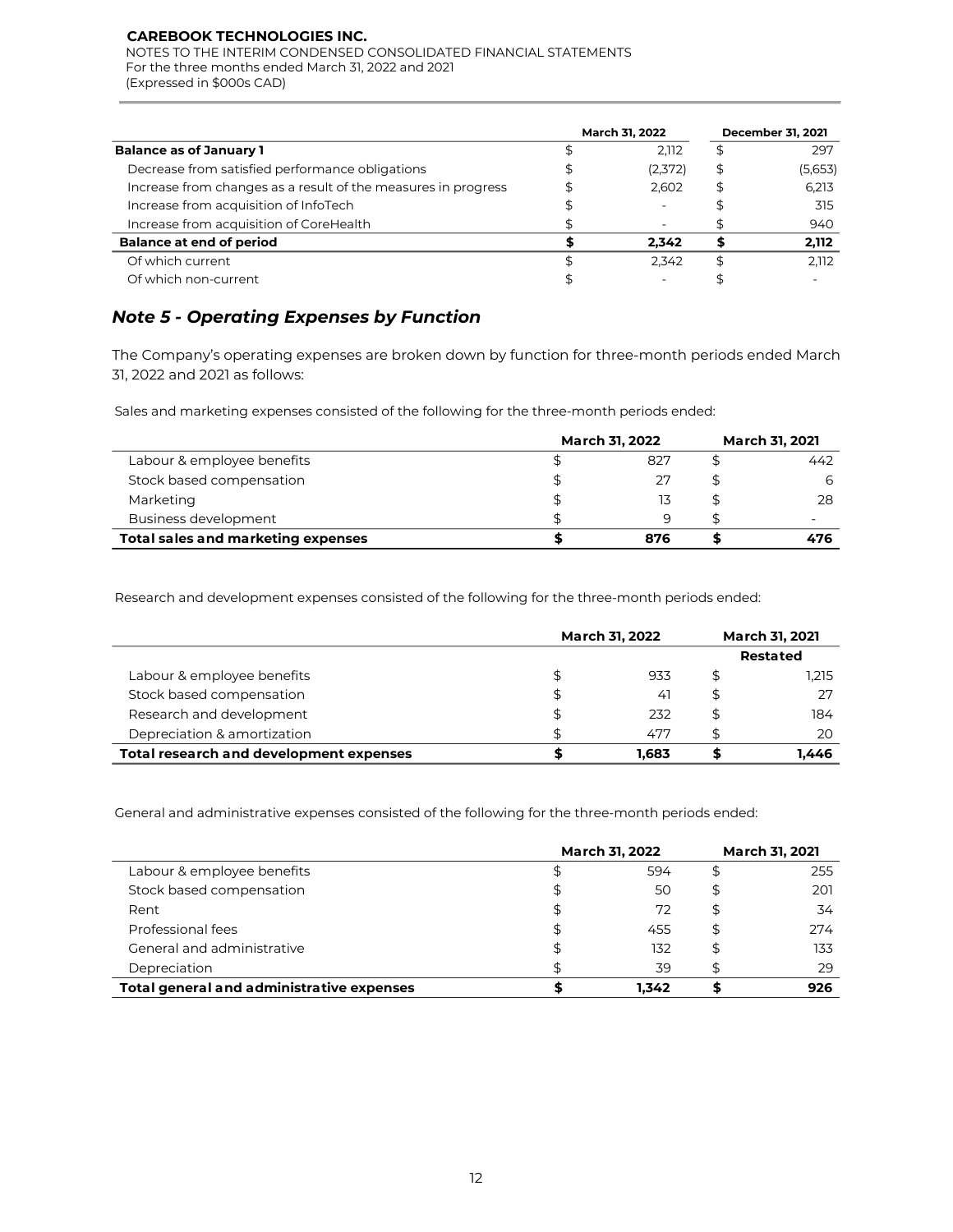# *Note 6 – Finance Costs*

The components of finance costs within the interim condensed consolidated statements of loss and comprehensive loss for the three months ended March 31, 2022 and 2021 were as follows:

|                                          | <b>March 31, 2022</b> | <b>March 31, 2021</b> |
|------------------------------------------|-----------------------|-----------------------|
| Finance costs consist of the following:  |                       |                       |
| Amortization of deferred financing costs | 77                    |                       |
| Amortization of holdbacks                | 38                    |                       |
| <b>Credit Facilities</b>                 | 112                   |                       |
| Loan Agreements                          | 27                    |                       |
| Lease liabilities                        |                       | 16                    |
| Other                                    |                       |                       |
| <b>Total finance costs</b>               | 272                   |                       |

# *Note 7 – Cash and cash equivalents*

|                           |  | <b>March 31, 2022</b> | <b>December 31, 2021</b> |       |  |
|---------------------------|--|-----------------------|--------------------------|-------|--|
| Cash and cash equivalents |  | 1.067                 |                          | 1.455 |  |

As at March 31, 2022 and December 31, 2021, all cash and cash equivalents represented cash in banks and on hand.

# *Note 8 - Trade and Other Receivables*

The Company had \$1,040 and \$1,376 in trade and other receivables as at March 31, 2022 and December 31, 2021, respectively. These receivables consisted of sales tax receivables, trade receivables for unpaid client invoices, and receivables from government agencies*.* 

|                                          |    | <b>March 31, 2022</b> | <b>December 31, 2021</b> |       |  |
|------------------------------------------|----|-----------------------|--------------------------|-------|--|
| Sales tax receivable                     | S  | 210                   |                          | 176   |  |
| Trade receivables                        | \$ | 974                   |                          | 1,201 |  |
| Impairment allowance                     | \$ | (158)                 |                          | (138) |  |
| Other receivables                        |    | 14                    |                          | 137   |  |
| <b>Total trade and other receivables</b> |    | 1,040                 |                          | 1.376 |  |

### *Impairment allowance*

The Company periodically reviews its customers' account aging, credit worthiness, payment histories, and balance trends in order to evaluate trade receivables for impairment under the current expected credit loss. Management also considers historical losses and whether changes in general economic conditions and if the industries in which the Company operates are likely to impact the ability of the Company's customers to remain within agreed payment terms or to pay their account balances in full.

As at the acquisition date of CoreHealth during the third quarter of 2021, CoreHealth recognized an impairment allowance of \$138 for a customer who filed for bankruptcy. An additional impairment allowance of \$20 was recognized in the first quarter of 2022 for other customers.

The maximum exposure to credit risk as at the reporting date was the carrying value of trade and other receivables. The Company did not hold any collateral from its customers or debtors as security as at March 31, 2022.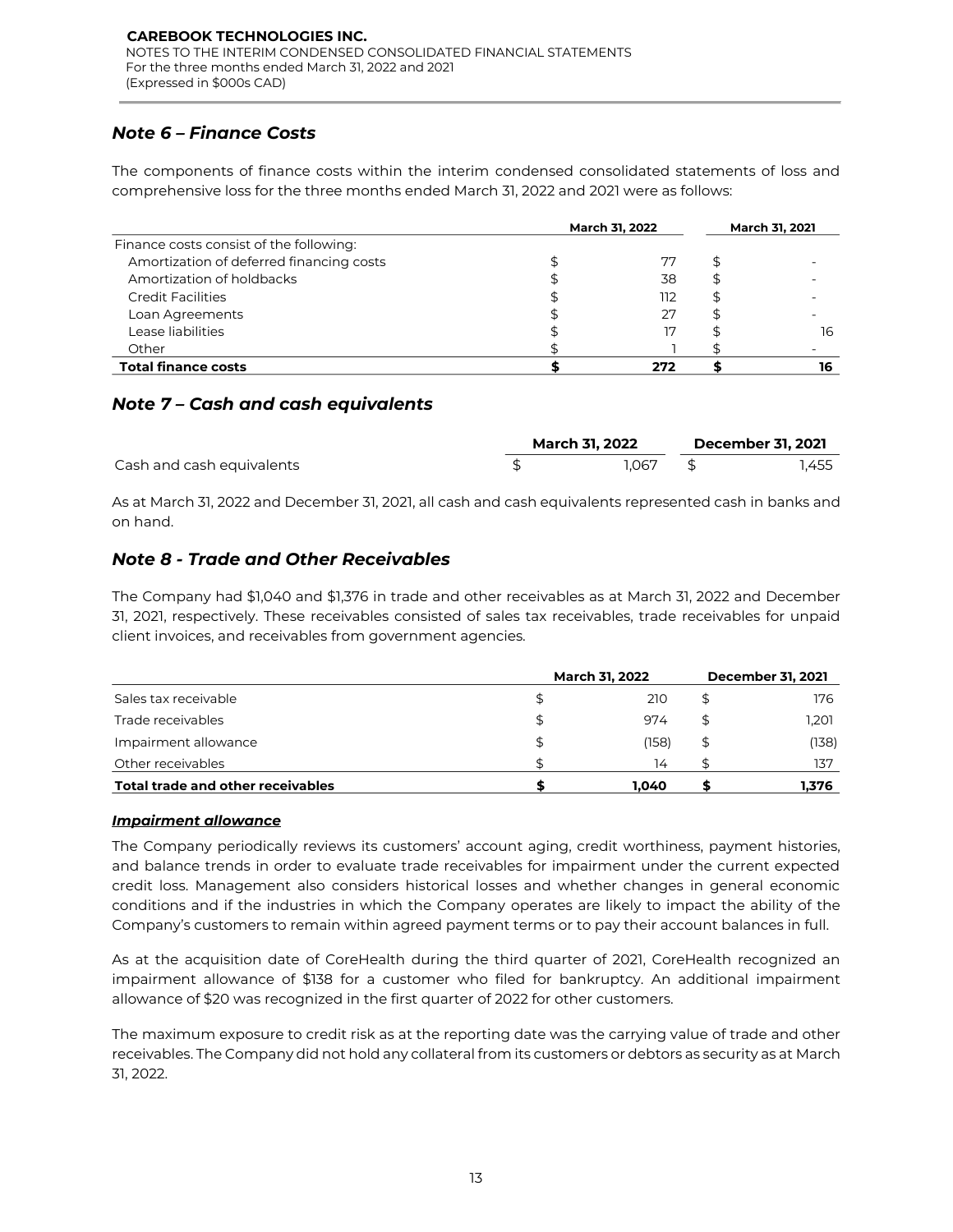### *Currency concentrations*

As at March 31, 2021, the Company had no outstanding trade receivables transacted in currencies other than the Company's functional currency (Canadian dollars). As at March 31, 2022, there were trade receivables totaling \$540 (\$000s USD), which were converted to \$675 in the Company's functional currency.

# *Note 9 - Property and Equipment*

Property and equipment balances and movements were comprised of the following:

|                                 | Leasehold<br>Improvements | <b>Furniture</b> | Computer<br><b>Hardware</b> | Software                 | Office<br>Equipment | Total |
|---------------------------------|---------------------------|------------------|-----------------------------|--------------------------|---------------------|-------|
| Balance as at January 1, 2021   | 258                       | 49               | 65                          |                          |                     | 372   |
| Additions                       |                           |                  | 14                          |                          |                     | 14    |
| Additions through acquisitions  | 49                        | 13               | 38                          | 4                        | 16                  | 119   |
| Disposals                       |                           | (1               |                             |                          |                     | (1)   |
| Depreciation expense            | (40)                      | (23)             | (49)                        | (2)                      |                     | (114) |
| Balance as at December 31, 2021 | 267                       | 39               | 67                          |                          | 15                  | 389   |
| Cost                            | 400                       | 147              | 271                         | 4                        | 16                  | 837   |
| Less accumulated depreciation   | (133)                     | (108)            | (204)                       | (2)                      | (1)                 | (448) |
| Balance as at December 31, 2021 | 267                       | 39               | 67                          | $\overline{\phantom{a}}$ | 15                  | 389   |
| Balance as at January 1, 2022   | 267                       | 39               | 67                          |                          | 15                  | 390   |
| Depreciation expense            | (10)                      | (6)              | (12)                        |                          |                     | (28)  |
| Balance as at March 31, 2022    | 257                       | 33               | 55                          | $\mathcal{P}$            | 15                  | 362   |
| Cost                            | 400                       | 147              | 271                         | 4                        | 16                  | 838   |
| Less accumulated depreciation   | (143)                     | (114)            | (216)                       | (2)                      | (1)                 | (476) |
| Balance as at March 31, 2022    | 257                       | 33               | 55                          |                          | 15                  | 362   |

As at March 31, 2022, the Company did not have any accrued balances for acquired property and equipment within accounts payable and accrued liabilities.

The Company did not recognize any impairments of property and equipment during the periods ended March 31, 2022 and 2021. As disclosed on Note 2.3 Significant accounting policies of the Company's annual audited consolidated financial statements for the year ended December 31, 2021, an impairment analysis is performed at each annual reporting period.

# *Note 10 - Intangible Assets and Goodwill*

Changes in intangible assets were as follows:

|                                                    | Capitalized        |     |                  |      | Intellectual |     |              |    |               |                |          |
|----------------------------------------------------|--------------------|-----|------------------|------|--------------|-----|--------------|----|---------------|----------------|----------|
|                                                    | <b>Development</b> |     | <b>Trademark</b> |      | Technoloav   |     | Property     |    | <b>Others</b> |                | Goodwill |
| Balance as at January 1, 2021                      |                    |     |                  |      | ٠            |     |              |    |               |                | 4,370    |
| <b>Additions</b>                                   | 43                 |     |                  |      |              |     |              |    |               |                |          |
| Additions through acquisitions                     |                    |     | 2,180            | £.   | 8.440        |     |              |    | 490           |                | 13.911   |
| Amortization                                       | (4)                | \$  | (213)            | - \$ | $(775)$ \$   |     |              |    | (26)          | - 55           |          |
| Disposals                                          |                    |     |                  |      | ٠            |     |              |    |               |                |          |
| Impairment                                         |                    |     |                  |      |              |     |              |    |               |                | (7,170)  |
| Balance as at December 31, 2021                    | 39                 | \$  | 1,967            | \$   | 7,665        | \$  | ٠            |    | 464           |                | 11,111   |
| Cost                                               | 43                 | \$  | 2,180            | \$   | 8,440        |     | 1,950        | \$ | 490           | $\mathfrak{F}$ | 11,111   |
| Less accumulated depreciation or impairment losses | (4)                | -\$ | (213)            | - 5  | $(775)$ \$   |     | $(1,950)$ \$ |    | $(26)$ \$     |                |          |
| Balance as at December 31, 2021                    | 39                 | \$  | 1,967            | \$   | 7,665        | S   |              |    | 464           |                | 11,111   |
| Balance as at January 1, 2022                      | 39                 | \$  | 1,967            |      | 7,665        |     |              |    | 464           |                | 11,111   |
| <b>Additions</b>                                   | 29                 |     |                  |      |              |     |              |    |               |                |          |
| Amortization                                       | (6)                | \$  | (91)             | -\$  | (352)        |     |              |    | (12)          |                |          |
| <b>Disposals</b>                                   |                    |     |                  |      |              |     |              |    |               |                |          |
| Balance as at March 31, 2022                       | 62                 | \$  | 1,876            | \$   | 7,313        | \$  |              |    | 452           |                | 11,111   |
| Cost                                               | 73                 | \$  | 2,180            | \$   | 8.440        | -\$ | 1,950 \$     |    | 490           | \$             | 11.111   |
| Less accumulated depreciation                      | $(11)$ \$          |     | (304)            | -\$  | $(1,127)$ \$ |     | $(1,950)$ \$ |    | (38)          | - 5            |          |
| Balance as at March 31, 2022                       | 62                 | Я   | 1,876            | S    | 7,313        |     |              |    | 452           |                | 11,111   |

The addition of goodwill, trademark, technology and other intangible assets (customers' relationship) are derived from the business combinations completed in 2021, as described in Note 3 of the Company's annual audited consolidated financial statements for the year ended December 31, 2021. As part of the acquisition process, intangible assets were identified and measured at their fair values as per IFRS 3. The excess of the purchase price paid over the acquired net assets were recorded as goodwill.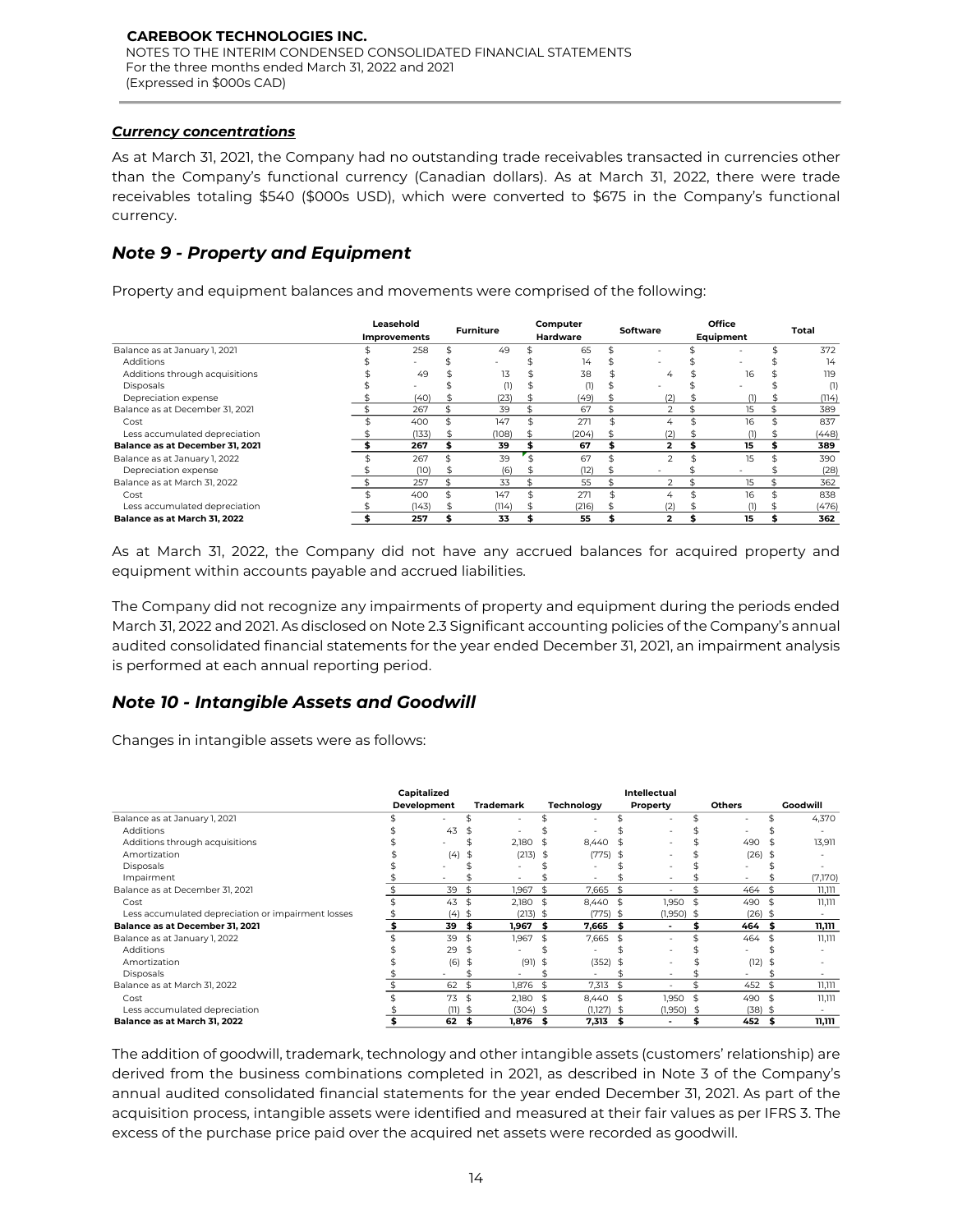As disclosed on Note 11 of the Company's annual audited consolidated financial statements for the year ended December 31, 2021, impairment losses amounting to \$7,170 were recognized for the pharmacy (\$4,370) and health risk assessment (\$2,800) cash-generating units.

# *Note 11 - Accounts Payable and Accrued Liabilities*

As at March 31, 2022 and December 31, 2021, the accounts payable and accrued liabilities consisted of the following:

|                                                |    | <b>March 31, 2022</b> | <b>December 31, 2021</b> |
|------------------------------------------------|----|-----------------------|--------------------------|
| Trade payables                                 | \$ | 1.032                 | \$<br>795                |
| Employee entitlements                          | \$ | 193                   | \$<br>252                |
| Current portion of holdbacks                   | \$ | 1.923                 | \$<br>1,429              |
| Contingent consideration payable               | \$ | 698                   | \$<br>569                |
| Other payables and accrued liabilities         | \$ | 1.030                 | \$<br>1.182              |
| Total accounts payable and accrued liabilities | œ  | 4.876                 | 4,227                    |

# *Note 12 - Leases*

### *Office Lease*

The Company leases office space for use in its operations in Montreal. In March 2018, the Company signed its current building lease for an initial term of 10 years with two additional five-year extensions exercisable by the Company. At lease commencement, the extensions were not deemed to be reasonably certain to be exercised by the Company; thus, these extensions were not included in the term for the lease liability and right-of-use ("ROU") asset. The lease provides for additional rent payments that relate to the property taxes levied on the lessor, insurance payments made by the lessor, and operating expenses and common area maintenance expenses charged by the lessor. These amounts are generally determined annually.

In March 2020, the Company amended the Montreal lease to increase the square footage of office space lease utilized. The terms of the additional office space lease remained consistent with the original lease agreement and represented incremental lease payments in consideration for the increased space for use by the Company. The additional office space was deemed a new lease and included in the carrying amounts of the lease liability and ROU asset. The Company typically recognizes lease expenses on a straight-line basis over the life of the lease for these assets.

In April 2021, the Company acquired a lease liability for InfoTech's office space. The term remaining on the lease was less than 1 year as at the acquisition date, therefore the lease liability and ROU asset were not recognized under IFRS 16. Instead, the lease payments are expensed over the lease term. This lease was not renewed for 2022.

In August 2021, the Company acquired a lease liability for CoreHealth's office space with a five-year term ending January 2025, with no renewal option. The lease provides for additional rent payments that relate to the property taxes levied on the lessor, insurance payments made by the lessor, and operating expenses and common area maintenance expenses charged by the lessor. These amounts are generally determined annually.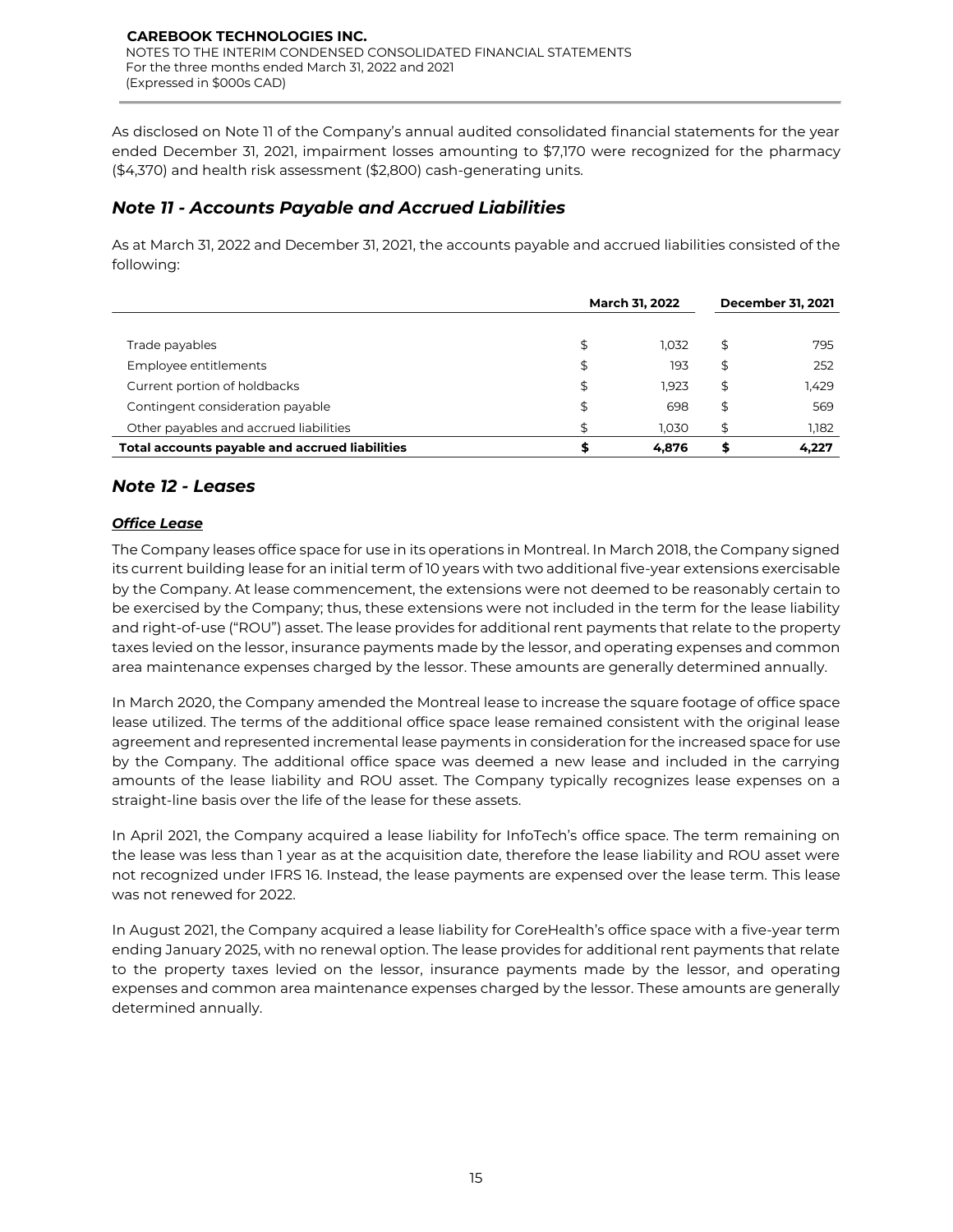### *Changes in ROU Assets*

The following table represents the changes in ROU assets for the periods ended March 31, 2022 and December 31, 2021:

| Cost of right-of-use assets     | <b>March 31, 2022</b> | <b>December 31, 2021</b> |     |  |  |  |
|---------------------------------|-----------------------|--------------------------|-----|--|--|--|
| Balance at January 1            | 762                   |                          | 597 |  |  |  |
| Additions                       |                       |                          | 165 |  |  |  |
| <b>Balance at end of period</b> | 762                   |                          | 762 |  |  |  |
| Less accumulated amortization   | 241                   |                          | 213 |  |  |  |
| Net book value at end of period | 521                   |                          | 549 |  |  |  |

### *Lease Liabilities*

The following table outlines the maturity of the contractual payments due under the Company's lease arrangements as at March 31, 2022 and December 31, 2021:

|                                | <b>March 31, 2022</b> | <b>December 31, 2021</b> |       |  |
|--------------------------------|-----------------------|--------------------------|-------|--|
| Less than 1 year               | 179                   |                          | 181   |  |
| 1 to 5 years                   | 640                   |                          | 653   |  |
| More than 5 years              | 177                   |                          | 212   |  |
| <b>Total</b>                   | 996                   |                          | 1,046 |  |
| Less: impact of discounting    | 202                   |                          | 223   |  |
| <b>Total lease liabilities</b> | 794                   |                          | 823   |  |
| Of which non-current           | 678                   |                          | 721   |  |
| Of which current               | 116                   |                          | 102   |  |

The expenses relating to variable lease payments not included in the measurement of lease obligations were \$42 and \$35 for the quarters ended March 31, 2022 and 2021, respectively. This consists primarily of variable lease payments related to operating expenses and other costs associated with the office space lease. For the quarters ended March 31, 2022 and 2021, expenses relating to short-term and low-value leases were \$30 and nil, respectively. For the quarters ended March 31, 2022 and 2021, total cash outflows for leases and other rents were \$85 and \$65, respectively.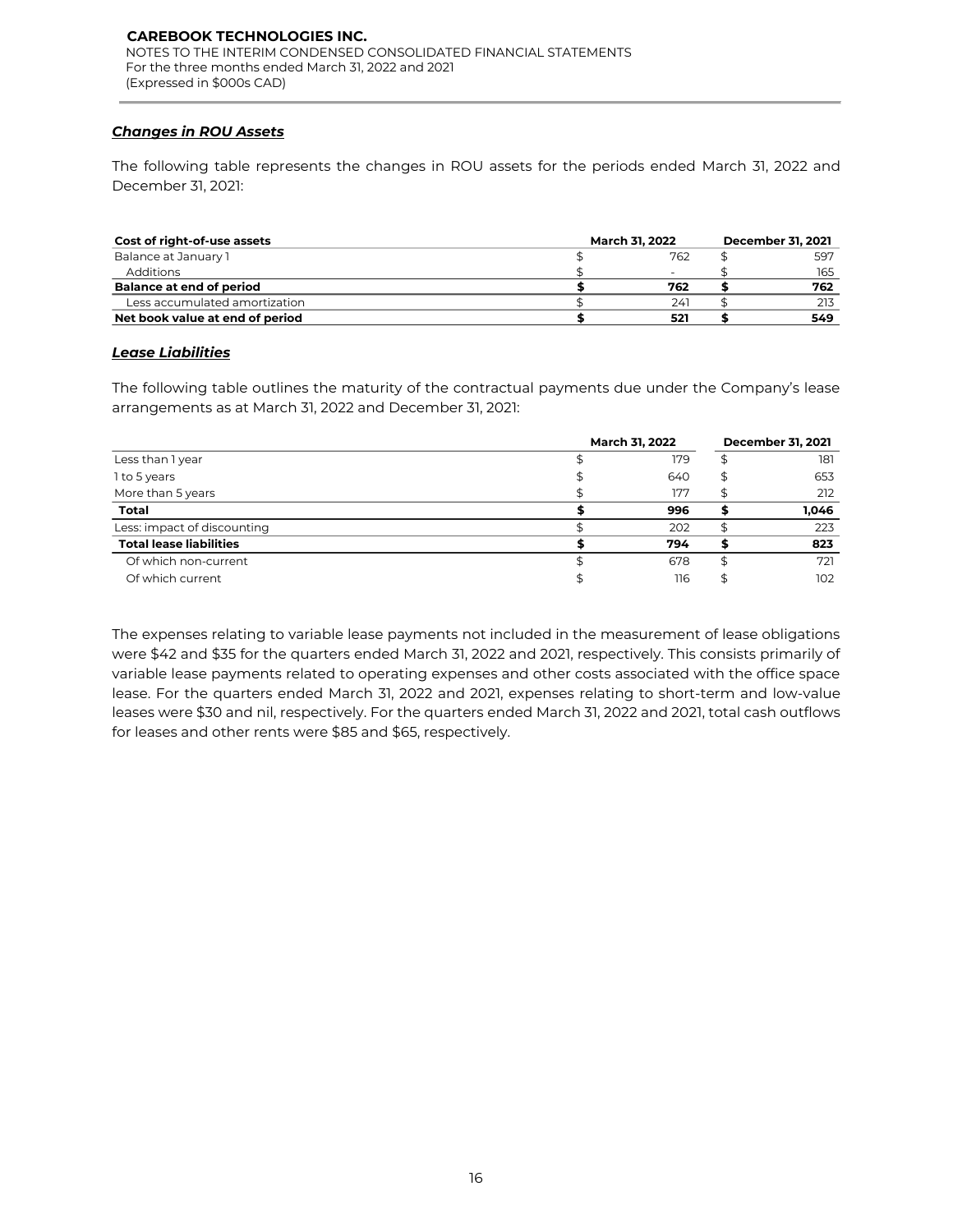# *Note 13 – Borrowings*

### *13.1 Analysis by nature*

|                                   |    | As at March 31, 2022 |    |                   |                       |  |  |  |
|-----------------------------------|----|----------------------|----|-------------------|-----------------------|--|--|--|
|                                   |    | Carrying<br>Amount   |    | <b>Fair Value</b> | <b>Effective Rate</b> |  |  |  |
| Revolving Facility                | \$ | 3,000                | \$ | 3.000             | 8.41%                 |  |  |  |
| Term Loan Facility                | \$ | 4,000                | S  | 4.000             | 4.91%                 |  |  |  |
| Lease liability                   | \$ | 116                  | S  | 116               |                       |  |  |  |
| Total short-term borrowings       |    | 7,116                | S  | 7,116             |                       |  |  |  |
| Loan Agreements                   | \$ | 1.000                | \$ | 1.000             | 10.00%                |  |  |  |
| Lease liability                   | \$ | 678                  | \$ | 678               | 8.69%                 |  |  |  |
| <b>Total long-term borrowings</b> |    | 1,678                | S  | 1,678             |                       |  |  |  |
| <b>Total borrowings</b>           | S  | 8,794                | S  | 8.794             |                       |  |  |  |
| Of which non-current              | \$ | 1,678                |    |                   |                       |  |  |  |
| Of which current                  | \$ | 7,116                |    |                   |                       |  |  |  |

|                                                                                                                                                                                                                                                                                                                                                                                                                                                  | Carrying |                |          | <b>Fair Value</b>       |    | <b>Effective Rate</b> |
|--------------------------------------------------------------------------------------------------------------------------------------------------------------------------------------------------------------------------------------------------------------------------------------------------------------------------------------------------------------------------------------------------------------------------------------------------|----------|----------------|----------|-------------------------|----|-----------------------|
|                                                                                                                                                                                                                                                                                                                                                                                                                                                  |          | Amount         |          |                         |    |                       |
| Revolving Facility                                                                                                                                                                                                                                                                                                                                                                                                                               | \$       | 3,000          | \$       | 3,000                   |    | 8.41%                 |
| <b>Term Loan Facility</b>                                                                                                                                                                                                                                                                                                                                                                                                                        | \$       | 4,000          | \$       | 4,000                   |    | 4.91%                 |
| Lease liability<br><b>Total short-term borrowings</b>                                                                                                                                                                                                                                                                                                                                                                                            | \$<br>\$ | 116<br>7,116   | \$<br>\$ | 116<br>7,116            |    |                       |
|                                                                                                                                                                                                                                                                                                                                                                                                                                                  | \$       |                | \$       |                         |    | 10.00%                |
| Loan Agreements                                                                                                                                                                                                                                                                                                                                                                                                                                  | \$       | 1,000<br>678   | \$       | 1,000<br>678            |    | 8.69%                 |
| Lease liability<br><b>Total long-term borrowings</b>                                                                                                                                                                                                                                                                                                                                                                                             | \$       | 1,678          | \$       | 1,678                   |    |                       |
|                                                                                                                                                                                                                                                                                                                                                                                                                                                  | \$       |                | \$       |                         |    |                       |
| <b>Total borrowings</b><br>Of which non-current                                                                                                                                                                                                                                                                                                                                                                                                  | \$       | 8,794          |          | 8,794                   |    |                       |
| Of which current                                                                                                                                                                                                                                                                                                                                                                                                                                 | \$       | 1,678<br>7,116 |          |                         |    |                       |
|                                                                                                                                                                                                                                                                                                                                                                                                                                                  |          |                |          | As at December 31, 2021 |    |                       |
|                                                                                                                                                                                                                                                                                                                                                                                                                                                  |          | Carrying       |          |                         |    | <b>Effective Rate</b> |
|                                                                                                                                                                                                                                                                                                                                                                                                                                                  |          | Amount         |          | <b>Fair Value</b>       |    |                       |
| Revolving Facility                                                                                                                                                                                                                                                                                                                                                                                                                               | \$       | 3,000          | \$       | 3,000                   |    | 8.41%                 |
| Term Loan Facility                                                                                                                                                                                                                                                                                                                                                                                                                               | \$       | 4,000          | \$       | 4,000                   |    | 4.91%                 |
| Lease liability                                                                                                                                                                                                                                                                                                                                                                                                                                  | \$       | 102            | \$       | 102                     |    |                       |
| Total short-term borrowings                                                                                                                                                                                                                                                                                                                                                                                                                      | \$       | 7,102          | \$       | 7,102                   |    |                       |
| Loan Agreements                                                                                                                                                                                                                                                                                                                                                                                                                                  | \$       | 1,000          | \$       | 1,000                   |    | 10.00%                |
| Lease liability                                                                                                                                                                                                                                                                                                                                                                                                                                  | \$       | 721            | \$       | 721                     |    | 8.69%                 |
| <b>Total long-term borrowings</b>                                                                                                                                                                                                                                                                                                                                                                                                                | \$       | 1,721          | \$       | 1,721                   |    |                       |
| <b>Total borrowings</b>                                                                                                                                                                                                                                                                                                                                                                                                                          | \$       | 8,823          | \$       | 8,823                   |    |                       |
| Of which non-current                                                                                                                                                                                                                                                                                                                                                                                                                             | \$       | 1,721          |          |                         |    |                       |
| Of which current                                                                                                                                                                                                                                                                                                                                                                                                                                 | \$       | 7,102          |          |                         |    |                       |
| <b>13.2 Movements in borrowings</b>                                                                                                                                                                                                                                                                                                                                                                                                              |          |                |          |                         |    |                       |
|                                                                                                                                                                                                                                                                                                                                                                                                                                                  |          |                |          | 2022                    |    | 2021                  |
| Balance as at January 1,                                                                                                                                                                                                                                                                                                                                                                                                                         |          | \$             |          | 8,823                   | \$ | 741                   |
| Interest - Credit Facilities and Loan Agreements                                                                                                                                                                                                                                                                                                                                                                                                 |          | \$             |          | 140                     | \$ |                       |
| Interest payments                                                                                                                                                                                                                                                                                                                                                                                                                                |          | \$             |          | (140)                   | \$ |                       |
| Repayment of lease liability                                                                                                                                                                                                                                                                                                                                                                                                                     |          | \$             |          | (29)                    | \$ | (15)                  |
| <b>Balance as at March 31,</b>                                                                                                                                                                                                                                                                                                                                                                                                                   |          | \$             |          | 8,794                   | \$ | 726                   |
|                                                                                                                                                                                                                                                                                                                                                                                                                                                  |          |                |          |                         |    |                       |
| 13.3 Main features of borrowings                                                                                                                                                                                                                                                                                                                                                                                                                 |          |                |          |                         |    |                       |
| <u> Credit Facilities</u>                                                                                                                                                                                                                                                                                                                                                                                                                        |          |                |          |                         |    |                       |
| On April 6, 2021, the Company entered into a new credit agreement (the "Credit Agreement") with a<br>leading Canadian Schedule 1 bank and one of its affiliates (together, the "Lenders") under which the<br>Lenders have provided a one-year secured revolving credit facility of up to \$7,000 (the "Revolving<br>Facility") as well as a term loan facility of \$4,000 (the "Term Loan Facility") (collectively, the "Credit<br>Facilities"). |          |                |          |                         |    |                       |
| The Credit Facilities had an initial maturity date of April 6, 2022, and any amounts outstanding under the<br>Credit Facilities were due in full at maturity. However, the Company entered into an amendment with<br>the Lenders to extend the term of the Credit Agreement - see Note 19 - Subsequent Events. As at March                                                                                                                       |          |                |          |                         |    |                       |

### *13.2 Movements in borrowings*

|                                                  |   | 2022  |  |      |
|--------------------------------------------------|---|-------|--|------|
| Balance as at January 1.                         |   | 8.823 |  | 741  |
| Interest - Credit Facilities and Loan Agreements |   | 140   |  |      |
| Interest payments                                | Ъ | (140) |  |      |
| Repayment of lease liability                     |   | (29)  |  | (15) |
| <b>Balance as at March 31,</b>                   |   | 8.794 |  | 726  |

### *13.3 Main features of borrowings*

### *Credit Facilities*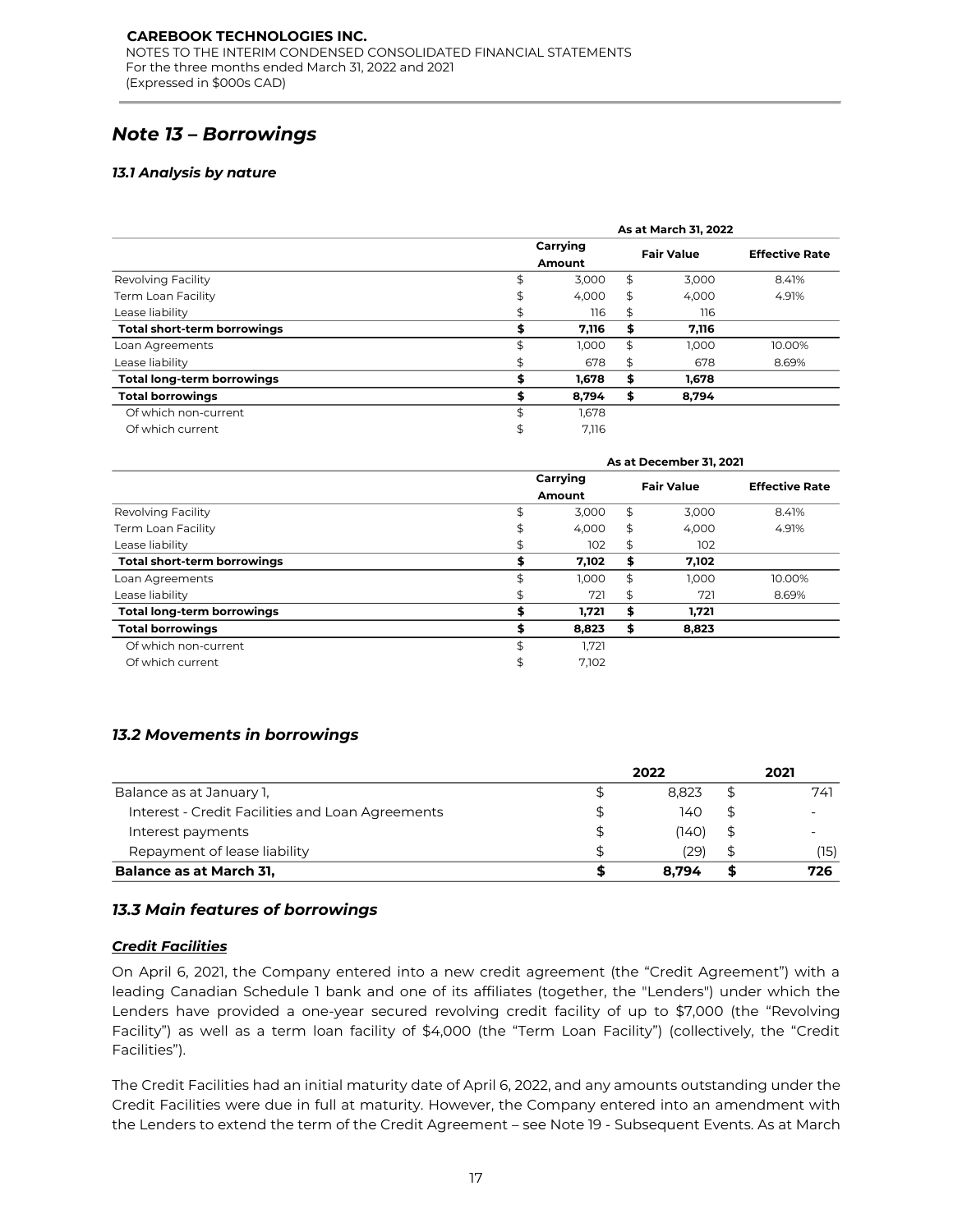31, 2022, the amount drawn on the Revolving Facility was \$3,000 and the amount drawn on the Term Loan Facility was \$4,000. Prior to the third amendment to the Credit Agreement as disclosed on Note 19 – Subsequent Events, the Credit Facilities were renewable annually, at the sole discretion of the Lenders.

All obligations under the Credit Agreement are secured by a first-ranking lien on substantially all of the Company's consolidated assets, tangible and intangible, present and future. On May 6, 2021, in connection with the closing of the transactions under the Credit Agreement, Carebook issued to one of the Lenders 417,646 warrants to purchase common shares of Carebook. Each such warrant would entitle the Lender to purchase, on or before April 6, 2022, one common share of Carebook at an exercise price of \$1.22. The warrants, and the common shares of Carebook issuable upon exercise of the warrants, were subject to a restriction on resale for a period of four months and one day following the issuance of the warrants. These warrants expired subsequent to the period ending March 31, 2022.

In addition to having used the net proceeds of this financing to fund the cash portion of the purchase price for the acquisition of InfoTech, Carebook planned to use the remaining net proceeds of this financing for working capital and general corporate purposes.

An amendment of the Credit Agreement was entered into on August 4, 2021. The amendment was primarily administrative in nature and is described below.

On August 5, 2021, Carebook completed a private placement of common shares of Carebook ("The Offering") for aggregate gross proceeds of \$11,280 to partially pay down the Revolving Facility, to finance the cash consideration for the acquisition of CoreHealth, and for working capital and general corporate purposes. For more information regarding the Offering and the acquisition of CoreHealth, please refer to Note 23 - The Offering and Note 3 - Business Combinations of the Company's annual audited consolidated financial statements for the year ended December 31, 2021.

A second amendment of the Credit Agreement was entered into on December 1, 2021. The amendment was primarily administrative in nature and is described below.

### *Revolving Facility*

Under the Credit Agreement, the Revolving Facility is available for a one year committed term, renewable annually, and bears interest at CDOR plus an applicable margin for Canadian variable loan rates. The initial applicable margin was 8.0%.

Borrowings under the Revolving Facility can be made by way of the following options: i) Canadian variable rate loans at a rate of CDOR plus the applicable margin; ii) bankers' acceptances; or iii) US variable rate loans at a rate of LIBOR plus the applicable margin.

As of August 6, 2021, the Revolving Facility was subject to a borrowing base equal to six times the monthly recurring revenues of Carebook and its subsidiaries, minus all amounts which could give rise to a claim which ranks or is capable of ranking in priority to the Lenders security or otherwise in priority to any claim by the Lenders for repayment of any amounts owing under the Credit Agreement. The amount available under the Revolving Facility decreased from \$7,000 to the lesser of the then current borrowing base (\$3,408) and \$4,000 on August 6, 2021.

As at March 31, 2022, the outstanding amount owed on the Revolving Facility was \$3,000, at an effective interest rate of 8.4% and the borrowing base was \$3,102.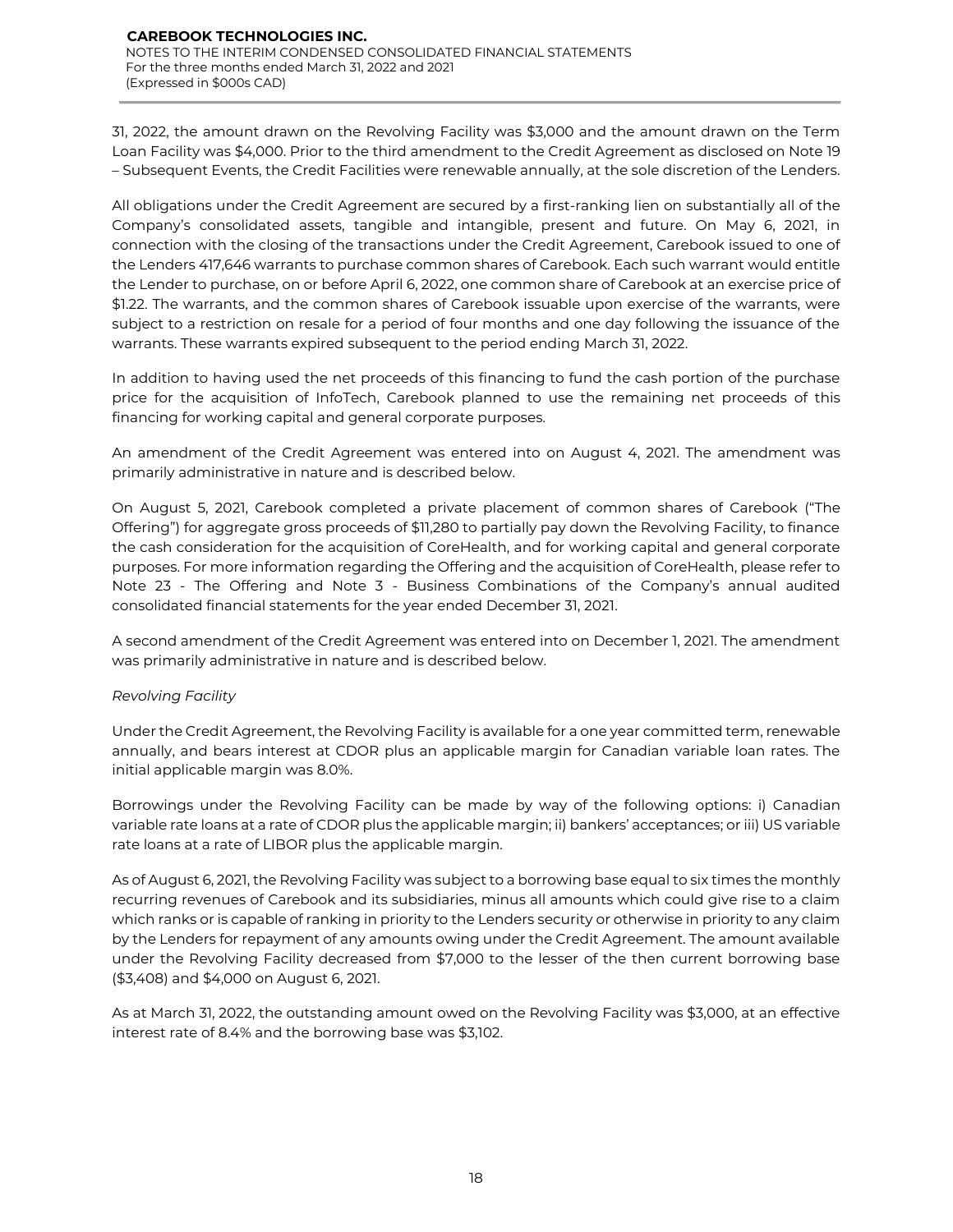### *Term Loan Facility*

Under the Credit Agreement, the Term Loan Facility matures on April 6, 2022, and is renewable annually. Loans under the Term Loan Facility can be in the form of variable rate loans in Canadian or US dollars. The Canadian variable rate loans under the Term Loan Facility bear interest at a rate based on CDOR, plus a margin of 4.5%. The US variable rate loans under the Term Loan Facility bear interest at a rate based on the bankers' acceptance rate or LIBOR, plus a margin of 4.5%. The Term Loan Facility was fully drawn to complete the acquisition of InfoTech and \$4,000 was outstanding as at March 31, 2022 at an effective interest rate of 4.9%.

### *Financial Covenants*

The Credit Agreement contains certain covenants and certain events of default customary for loans of this nature, including certain limitations to the levels of investments and acquisitions, capital expenditures and distributions. The Credit Agreement is also subject to restrictive covenants requiring certain financial covenants to be maintained. As at March 31, 2022, the Company was in compliance with the financial covenants prescribed under the restrictive covenants set out in the Credit Agreement.

### *Deferred Financing Costs*

The deferred financing costs in the amount of \$41 presented on the Condensed Consolidated Statement of Financial Position include the fair value of the warrants issued to one of the Lenders, legal fees, regulatory filing fees and other finance costs in connection with the Credit Agreement expiring on April 6, 2022. These costs are amortized straight-line over the 12-month term of the Credit Agreement.

### *Amendments to the Credit Agreement*

The Credit Agreement was amended on August 4, 2021. The majority of the amendments were administrative in nature and included the following changes. First, the Credit Agreement was updated to reflect that the Company would be acquiring CoreHealth. Second, the required amount of equity to raise under the Offering, to finance said acquisition and repay certain indebtedness, increased from up to \$11,000 to \$11,280, and the timeframe in which to raise said equity was changed from 120 to 122 days following the signature of the Credit Agreement. Finally, as per this amendment, the interest rate on the Revolving Facility remained at a rate based on CDOR plus a margin of 8.0% and, prior to the third amendment that occurred in April 2022, would decrease to CDOR plus a margin of 3.25% conditional upon the successful completion of a surplus equity injection of \$2,720.

On December 1, 2021, the Credit Agreement was amended for the second time. The amendment was administrative in nature and provided 30 additional days for confirmation that all bank accounts not held with the Lenders were closed.

In April 2022, the Credit Agreement was further amended. Refer to Note 19 – Subsequent Events, for additional details.

### *Loan Agreements*

On December 22, 2021, the Company entered into secured loan agreements (the "Loan Agreements") with SAYKL Investments Ltd. ("SAYKL") and UIL Limited ("UIL"), for a total of \$1,000 in aggregate gross proceeds. The intended uses of these funds are working capital and general corporate purposes. Interest on the principal amount outstanding under the Loan Agreements is payable quarterly at a rate of CDOR + 10%, and the Loan Agreements have a five-year maturity. The obligations of the Company under the Loan Agreements are subordinated to the Company's obligations under the existing Credit Facilities. To secure the Company's obligations under the Loan Agreements, the Company has agreed to grant to each of SAYKL and UIL a security interest and hypothec in all of the property and undertaking of the Company, subordinated to the security interests granted by the Company to its Lenders.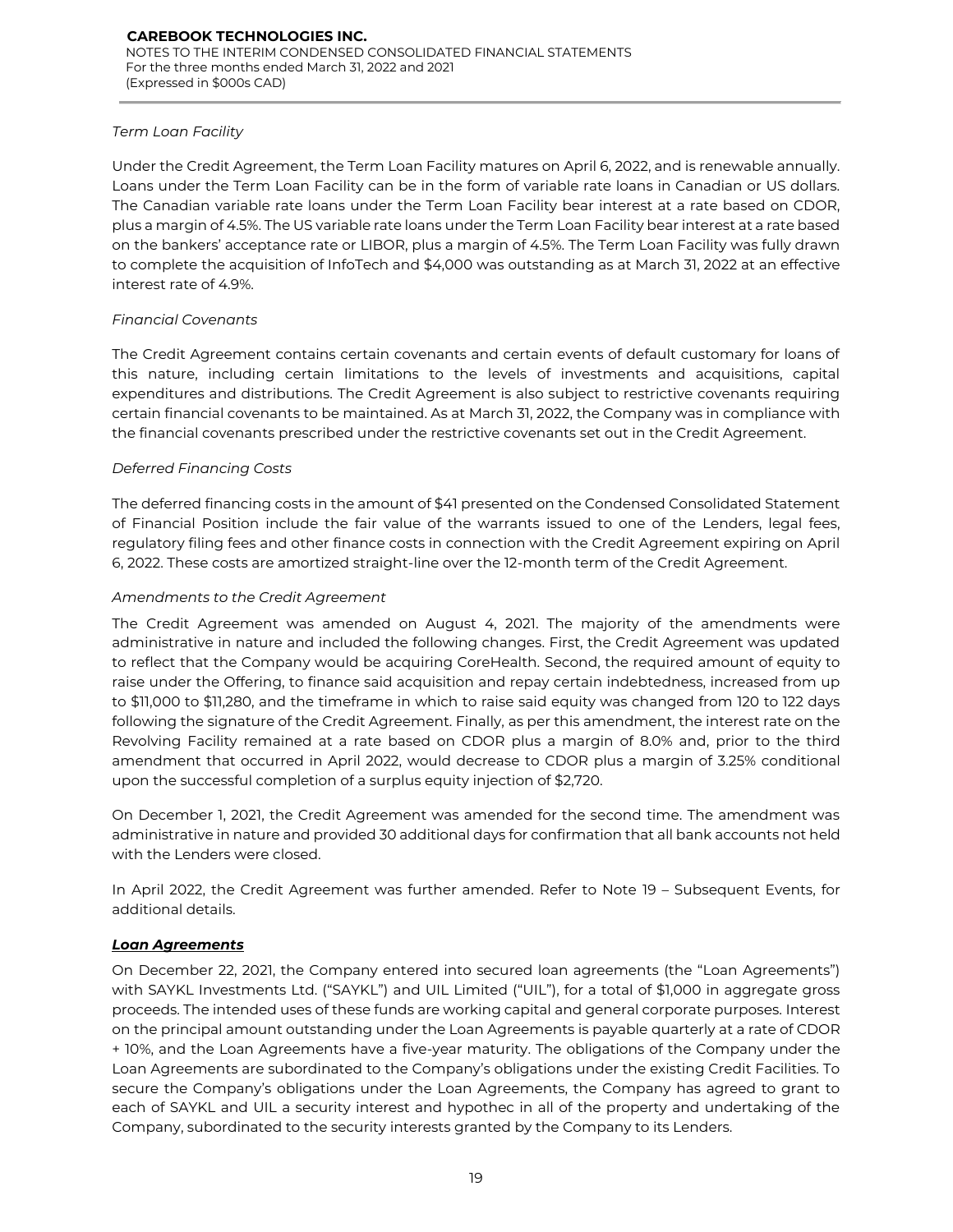# *Note 14 - Equity Instruments*

### *Authorized*

Unlimited common shares without par value.

### *Issued and Outstanding Common Shares*

As at March 31, 2022, the issued share capital comprises 47,752,356 common shares. The issued share capital was the same as at December 31, 2021.

|                                     | <b>March 31, 2022</b> |  | <b>December 31, 2021</b> |               |  |         |
|-------------------------------------|-----------------------|--|--------------------------|---------------|--|---------|
|                                     | <b>Shares</b>         |  | <b>Amounts</b>           | <b>Shares</b> |  | Amounts |
| Common shares                       | 47.752.356            |  | 39.067                   | 47.752.356    |  | 39,067  |
| Total shares issued and outstanding | 47.752.356            |  | 39.067                   | 47.752.356    |  | 39.067  |

### *14.1 Share based compensation*

Prior to the completion of the RTO, Carebook 2020 had issued individual stock options ("Carebook 2020 Options") that entitled key employees to purchase Class A common shares of Carebook 2020 ("Carebook 2020 Common Shares"). The Carebook 2020 Options generally expired 10 years after the grant date and typically vested over a period of four years, subject to a non-market performance condition related to the occurrence of a liquidity event. The Carebook 2020 Options were exercisable at the fair value of the shares at the date of grant.

On August 7, 2020, the Company (then known as Pike) and Carebook 2020 entered into the Business Combination Agreement pursuant to which the Company (then known as Pike) and Carebook 2020 agreed to complete the RTO. The RTO is described in Note 20 – Reverse Takeover Transaction of the Company's annual audited consolidated financial statements for the year ended December 31, 2021.

The RTO represented a liquidity event that satisfied the non-market performance condition of unvested stock options and as such, the recognition of the expense pertaining to the Carebook 2020 Options became estimable as the occurrence of the RTO became probable. The share-based compensation expenses related to these stock options were recognized during the year ended December 31, 2020.

In the third quarter of 2020, there was a forfeiture of stock options due to the termination of an employee that resulted in a net recovery of \$93.

In connection with the RTO, the Company adopted a new stock option plan and holders of Carebook 2020 Options received, concurrent with the amalgamation, a vested option to acquire 1.725 common shares of the Company for each Carebook 2020 Common Share underlying the vested portion of the Carebook 2020 Options held by such holder. These options should have expired upon completion of the RTO, but the life of these now fully vested stock options was extended to their original expiry date. Therefore, in connection with the RTO, an aggregate of 2,678,368 stock options of the Company were granted. There was no change to the exercise value of these stock options as the exercise price and number of underlying common shares were each modified at the same 1.725 to one ratio to reflect the share split. In December 2020, an employee exercised 11,450 stock options.

In October 2020, 385,000 stock options were granted to directors and officers of the Company. The options vest at equal, quarterly intervals over a period of one year and expire 10 years after the grant date.

In December 2020, the Company granted its employees 450,470 stock options. The options expire 10 years after the grant date and vest over a period of three years.

In January 2021, the Company granted its employees 1,000 stock options. The options expire 10 years after the grant date and vest over a period of three years.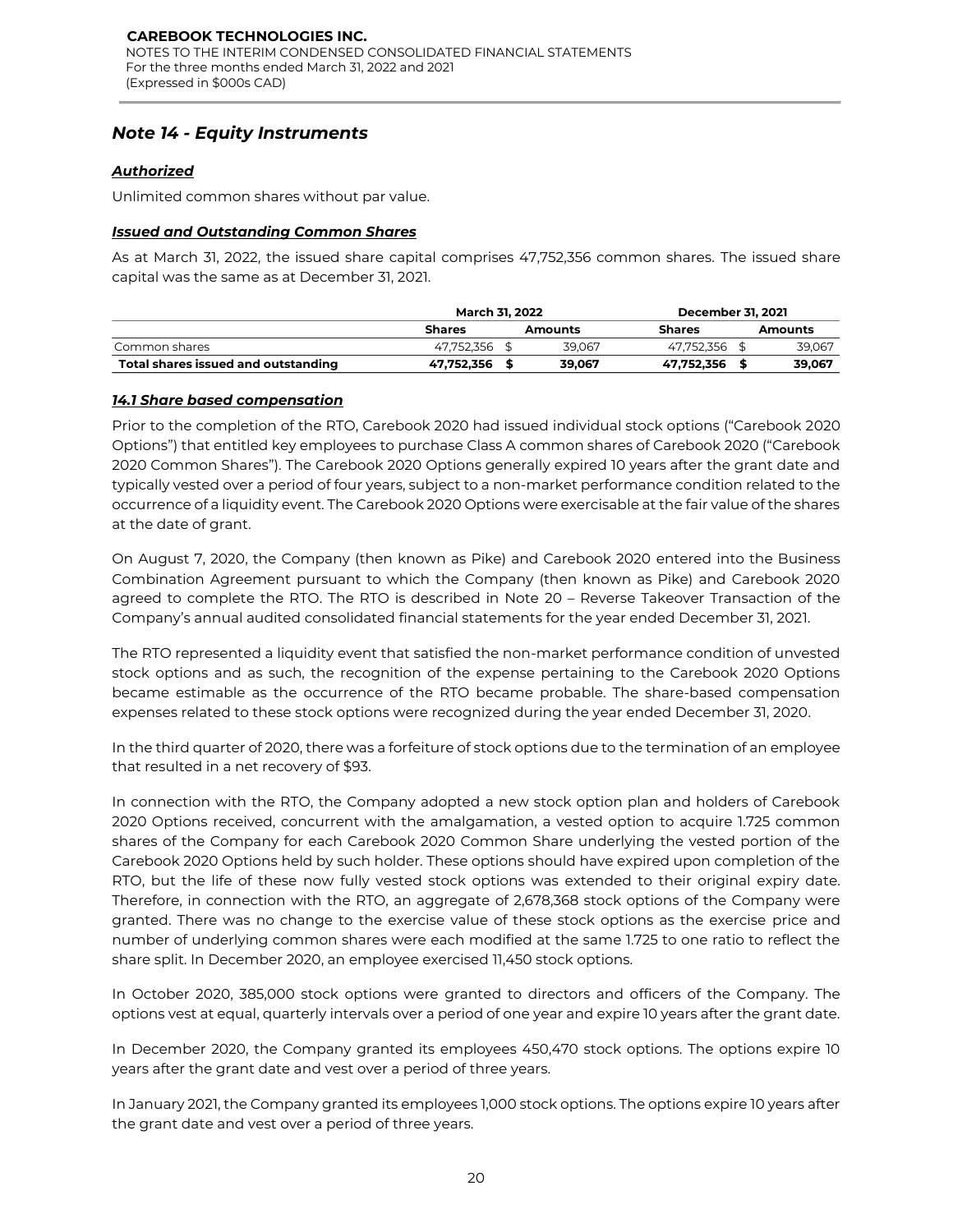In May 2021, the Company granted its directors and officers 522,500 stock options. These options expire 10 years after the grant date and vest over a period of one year. At the same time, the Company issued 827,934 stock options to its employees that expire 10 years after the grant date and vest over a period of three years.

During the second quarter of 2021, there was a forfeiture of 314,017 stock options due to employee turnover, most of which had been fully vested and expensed during 2020, which resulted in a net recovery of \$178.

In August 2021, the Company granted 234,000 stock options to its employees and an additional 300,250 stock options to its employees in September 2021. These stock options expire 10 years after the grant date and vest over a three-year period.

During the third quarter of 2021, there was a forfeiture of 305,045 stock options due to employee turnover. This resulted in a net recovery of \$116.

In December 2021, the Company granted 1,360,750 stock options to its employees. Each stock option entitles the holder thereof to purchase one common share in the capital of the Company at an exercise price of \$0.34 per share and expires on December 1, 2031. The stock options vest in equal instalments on an annual basis over three years.

During the fourth quarter of 2021, there was a forfeiture of 261,912 stock options due to employee turnover. This resulted in a net recovery of \$206.

No stock options were granted during the first quarter of 2022. During the first quarter of 2022, there was a forfeiture of 132,083 stock options due to employee turnover. This resulted in a net recovery of \$38.

In addition to the above, the Company reviewed its outstanding number of stock options as of March 31, 2022 and concluded that 135,459 options that were considered to be forfeited as of December 31, 2020 were actually outstanding. Those options were added back to the final position of outstanding options as of March 31, 2022.

As at March 31, 2022, the number of stock options outstanding is 5,794,494.

### *14.2 Warrants*

Prior to the RTO, there were 1,724,475 Carebook 2020 Principal Warrants issued to certain related parties. As with the Carebook 2020 Options described above, the holders of Carebook 2020 Principal Warrants were issued Replacement Principal Warrants at a 1.725-for-one ratio in connection with the RTO. There was no change to the exercise value of the originally issued Carebook 2020 Principal Warrants as the change in strike price and number of underlying common shares of the Company reflect the same 1.725 to one ratio, in accordance with the share split. Post-split, this represented a total of 2,974,740 Replacement Principal Warrants. In July 2021, the expiry date of 2,156,265 Replacement Principal Warrants was extended by two years to July 2023. Refer to Note 18 - Related Party Transactions of the Company's annual audited consolidated financial statements for the year ended December 31, 2021 for more information on the warrant life extension.

As part of the private placement financings, described in Note 20 - Reverse Takeover Transaction of the Company's annual audited consolidated financial statements for the year ended December 31, 2021, Carebook 2020 issued 4,200,000 warrants to purchase Carebook 2020 Common Shares ("Carebook 2020 Warrants"). In connection with the private placement financings described in Note 20 - Reverse Takeover Transaction of the Company's annual audited consolidated financial statements for the year ended December 31, 2021, the Company also issued 480,000 warrants to purchase Carebook 2020 Common Shares as compensation to the brokers who arranged such private placement financings ("Carebook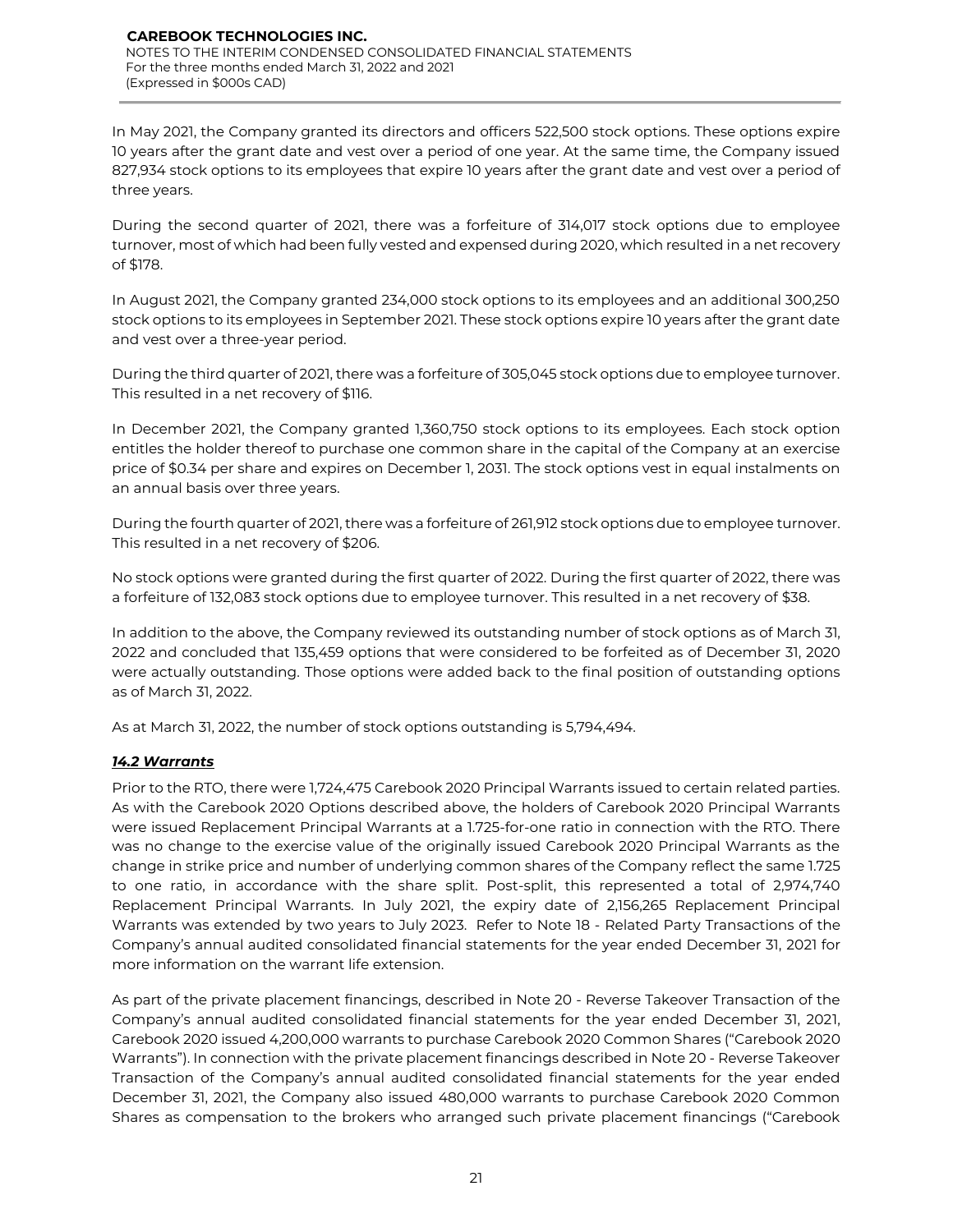2020 Broker Warrants"), which were exercisable to acquire an aggregate of 480,000 units of Carebook 2020 ("Carebook Units") at an exercise price equal to \$2.50 per Carebook Unit.

As part of the RTO, described in Note 20 of the Company's annual audited consolidated financial statements for the year ended December 31, 2021, the 4,200,000 Carebook 2020 Warrants were exchanged for an equivalent number of warrants to purchase common shares of the Company, each entitling the holder thereof to acquire one common share of the Company at a price of \$3.125 for a period of 24 months following the completion of the RTO (a "Replacement Warrant"). In addition, the 480,000 Carebook 2020 Broker Warrants were exchanged for an equivalent number of purchase warrants of the Company, entitling the holder thereof to purchase Carebook Units at a price of \$2.50 per unit and expiring on the date that is 24 months following the completion of the RTO. Each such unit comprises one common share of the Company and one-half of one Replacement Warrant.

Prior to the RTO, the Company also had 338,102 warrants outstanding ("Pike Broker Warrants") which entitled the holder thereof to acquire one common share of the Company at a price of \$0.10 until September 16, 2021. In connection with the RTO, such Pike Broker Warrants were exchanged for an equivalent number of warrants at a consolidation ratio of one post-consolidation warrant for every 13.187 pre-consolidation warrants entitling the holder thereof to purchase such number of common shares of the Company as would have resulted if the exercise of the Pike Broker Warrants had taken place prior to the consolidation, and the exercise price per common share of the Company was adjusted accordingly. Post-consolidation, there were 25,639 Pike Broker Warrants issued and outstanding at a price of \$1.3187, which expired during the third quarter of 2021.

As part of the transactions under the Credit Facilities described in Note 13, on May 6, 2021, the Company issued 417,646 warrants to purchase common shares of the Company to one of the Lenders at an exercise price of \$1.22 per common share of the Company. Those warrants expired subsequent to the period ending March 31, 2022.

On June 30, 2021, 452,526 Replacement Principal Warrants were exercised on a cash-free basis and exchanged for 308,819 common shares of the Company.

On August 5, 2021, in conjunction with the Offering, the Company issued 5,640,000 warrants ("Offering Warrants") to purchase common shares of the Company. Each Offering Warrant entitles the holder thereof to acquire one common share of the Company at \$1.47 per common share for a period of 24 months from issuance. In addition, as compensation for their services in connection with the Offering, the Company issued to the brokers that arranged the Offering 673,800 broker warrants ("Offering Broker Warrants"). Each Offering Broker Warrant entitles the holder thereof to acquire one common share of the Company at \$1.00 per common share for a period of 24 months from issuance.

The total number of issued and outstanding warrants to purchase common shares of the Company as at March 31, 2022 was 14,173,660.

# *Note 15 - Financial Instruments*

### *15.1 Financial assets and liabilities by categories*

The Company's financial assets include cash and cash equivalents and trade and other receivables, and its financial liabilities consisted of trade payables and accrued liabilities, and short-term borrowings. Cash and cash equivalents, trade and other receivables, and advances to shareholders are carried at amortized cost using the effective interest rate method, less any impairment. Accounts payable and accrued liabilities, and short-term borrowings are financial liabilities measured at amortized cost using the effective interest rate method.

As at March 31, 2022 and December 31, 2021 the Company's financial assets and liabilities were as follows: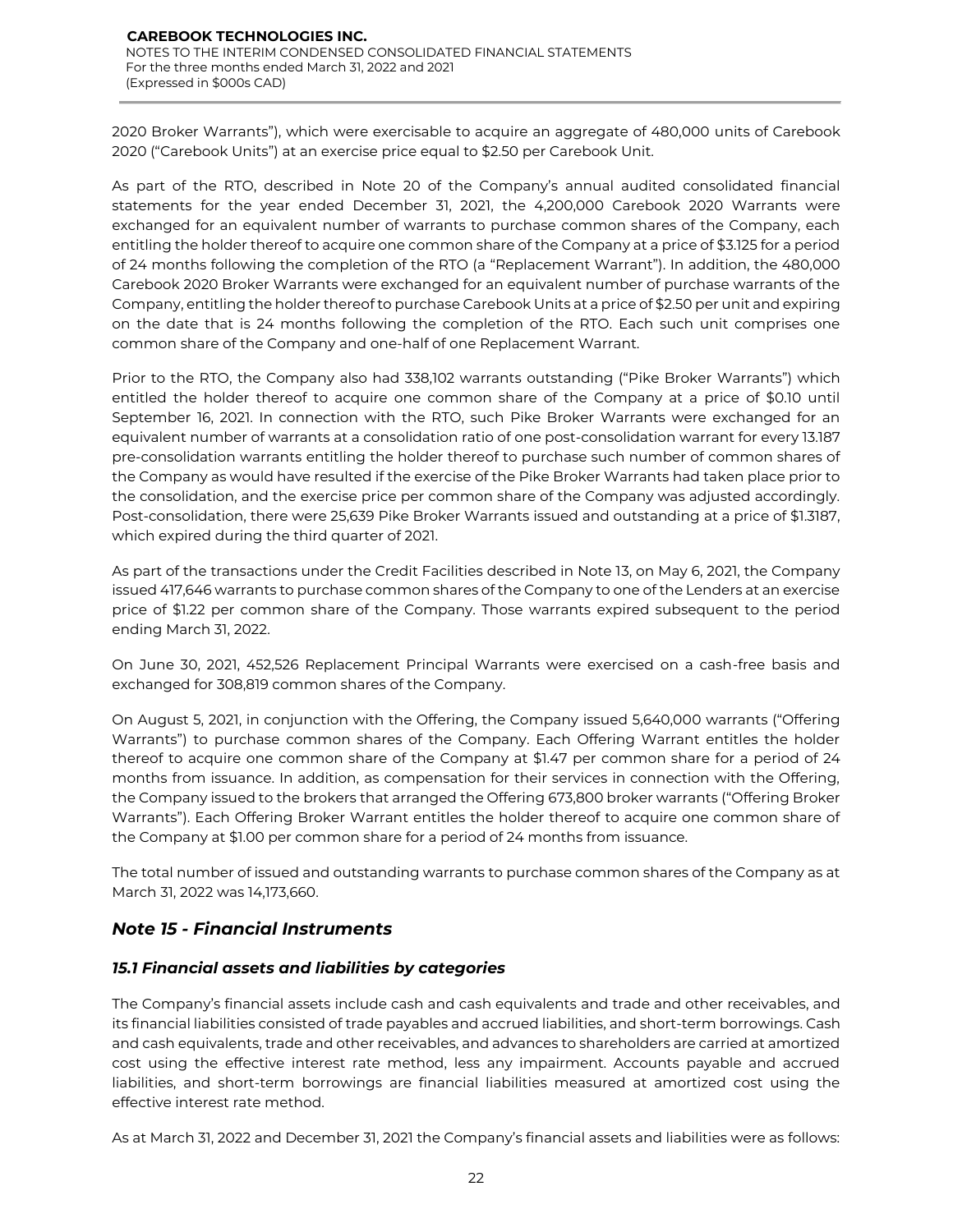NOTES TO THE INTERIM CONDENSED CONSOLIDATED FINANCIAL STATEMENTS For the three months ended March 31, 2022 and 2021 (Expressed in \$000s CAD)

|                                    | <b>March 31, 2022</b>                                |       | <b>December 31, 2021</b><br><b>At Carrying Value or</b><br><b>Amortized Cost</b> |       |  |
|------------------------------------|------------------------------------------------------|-------|----------------------------------------------------------------------------------|-------|--|
| Cash and cash equivalents          | <b>At Carrying Value or</b><br><b>Amortized Cost</b> |       |                                                                                  |       |  |
|                                    |                                                      | 1,067 | \$                                                                               | 1,455 |  |
| Trade & other receivables          | \$                                                   | 1,040 |                                                                                  | 1,376 |  |
| <b>Total financial assets</b>      |                                                      | 2,107 |                                                                                  | 2,831 |  |
| Trade payables                     | \$                                                   | 1.032 | \$                                                                               | 795   |  |
| <b>Borrowings</b>                  | \$                                                   | 8,000 | \$                                                                               | 8,000 |  |
| <b>Total financial liabilities</b> |                                                      | 9,032 |                                                                                  | 8.795 |  |

The Company endeavors to utilize the best available information in measuring fair value. Financial assets and liabilities are classified in their entirety based on the lowest level of input that is significant to the fair value measurement.

### *15.2 Fair values*

The carrying values of the Company's Credit Facilities and Loan Agreements were the redemption value at maturity.

The fair values of all of the Company's other financial assets and liabilities approximated their carrying values as a result of their liquidity or short maturity.

# *15.3 Valuation hierarchy*

The Company analyzes its financial instruments measured at fair value and groups them into levels based on the degree to which the fair value was observable.

The carrying amounts of cash and cash equivalents, trade and other receivables, accounts payable and accrued liabilities and borrowings approximate their fair value because of the short-term maturity and highly liquid nature of these instruments and are considered Level 1.

There were no transfers into or out of Level 1, Level 2, or Level 3 during the quarters ended March 31, 2022 and 2021.

As at March 31, 2022 there are no financial instruments classified as Level 2 and Level 3.

### *Note 16 - Risk Management*

The Company's financial risk management strategy focused on creating and marketing viable software products for sale and distribution and minimizing the cash flow impacts of volatility in interest rates, while maintaining the financial flexibility the Company required in order to successfully execute its business strategies.

Due to the Company's capital structure and the nature of the Company's operations, the Company is exposed to the following financial risks: (i) market risk, including interest rate risk and foreign exchange risk; (ii) credit risk; and (iii) liquidity and capital management risk.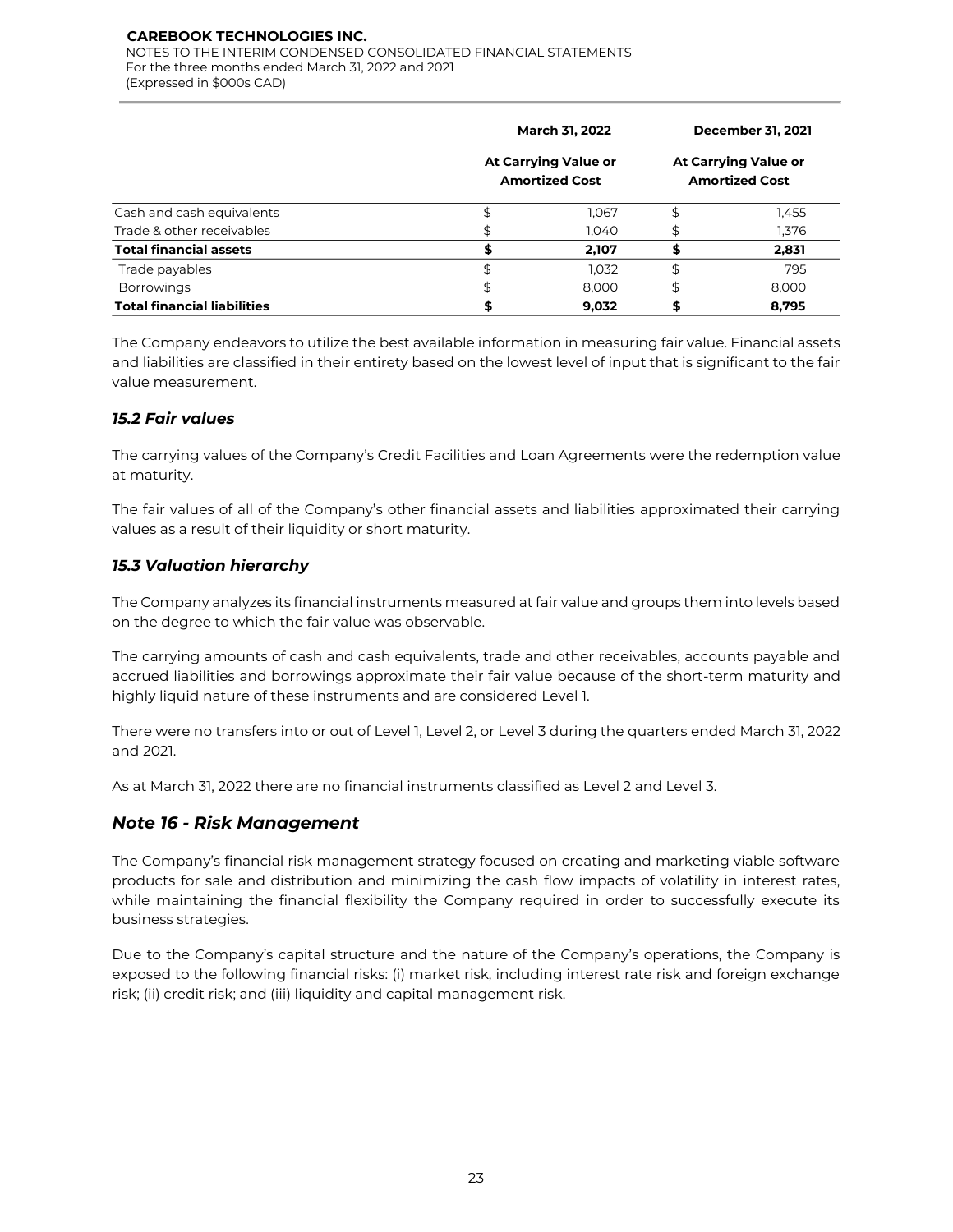### *16.1 Market risk*

### *(i) Interest rate risk*

Interest rate risk refers to the risk that the fair value or future cash flows of a financial instrument will fluctuate because of changes in market interest rates. Financial assets and liabilities with variable interest rates expose the Company to cash flow risk. This risk is partially offset by cash and cash equivalents earning interest at variable market rates.

Financial assets and liabilities that bear interest at fixed rates are subject to fair value interest rate risk. The Company is not currently exposed to significant risk with respect to financial assets and liabilities due to their short-term maturities.

With respect to floating-rate financial obligations, a negative impact on cash flows would occur if there were an increase in the reference rates such as CDOR or LIBOR, the rate of bankers' acceptances and the Canadian prime rate.

During the first quarter of 2021, there was no debt other than the lease liability. In the first quarter of 2022, the interest rate risk stems from the Credit Facilities and the Loan Agreements.

All other things being equal, a reasonably possible 1.0% increase in the interest rate applicable to the daily balances of the Credit Facilities and Loan Agreements would have had a negative impact of \$21 in the Company's loss for the quarter ended March 31, 2022 (nil for the quarter ended March 31, 2021).

### *(ii) Foreign exchange risk*

The Company has minimal risk attributable to certain U.S. dollar-denominated transactions pertaining to purchases of products and services. However, since completing the acquisitions of InfoTech and CoreHealth, the Company is faced with risk attributable to revenue invoiced and collected in U.S. dollars. InfoTech also invoices and collects some revenue in Euros, but the overall amount is insignificant, and poses a minimal risk to the Company. The Company manages its exposure to currency fluctuations by monitoring its level of cash in foreign currencies. Management did not hedge these exposures during the quarters ended March 31, 2022 and 2021.

### *Foreign exchange rate sensitivity*

The Company is exposed to changes in currency exchange rates on certain of the Company's operating transactions, when revenue and expense transactions are denominated in a currency other than the Canadian dollar, the Company's functional currency. With the acquisitions of InfoTech and CoreHealth, the Company has an increased exposure to the U.S. dollar. A hypothetical 10% strengthening (weakening) of the U.S. dollar in relation to the Canadian dollar from the first quarter of 2022 levels would have had an impact of +/- \$67 on net loss.

### *16.2 Credit risk*

Credit risk pertains to the risk that a counterparty will not meet its obligations under a financial instrument or customer contract, leading to a financial loss. The Company is exposed to credit risk with financial institutions and other parties as a result of cash-in-bank and customer trade receivables arising from the Company's operating activities. The maximum exposure to credit risk at the reporting date was the carrying value of each class of financial asset as described in Note 15 - Financial Instruments. The Company did not hold any collateral as security as at March 31, 2022 and 2021.

### *Credit risk related to transactions with financial institutions*

Credit risk with financial institutions was managed by the Company's finance department. Management was not aware of any significant risks associated with financial institutions as a result of cash and cash equivalents deposits, including short-term investments.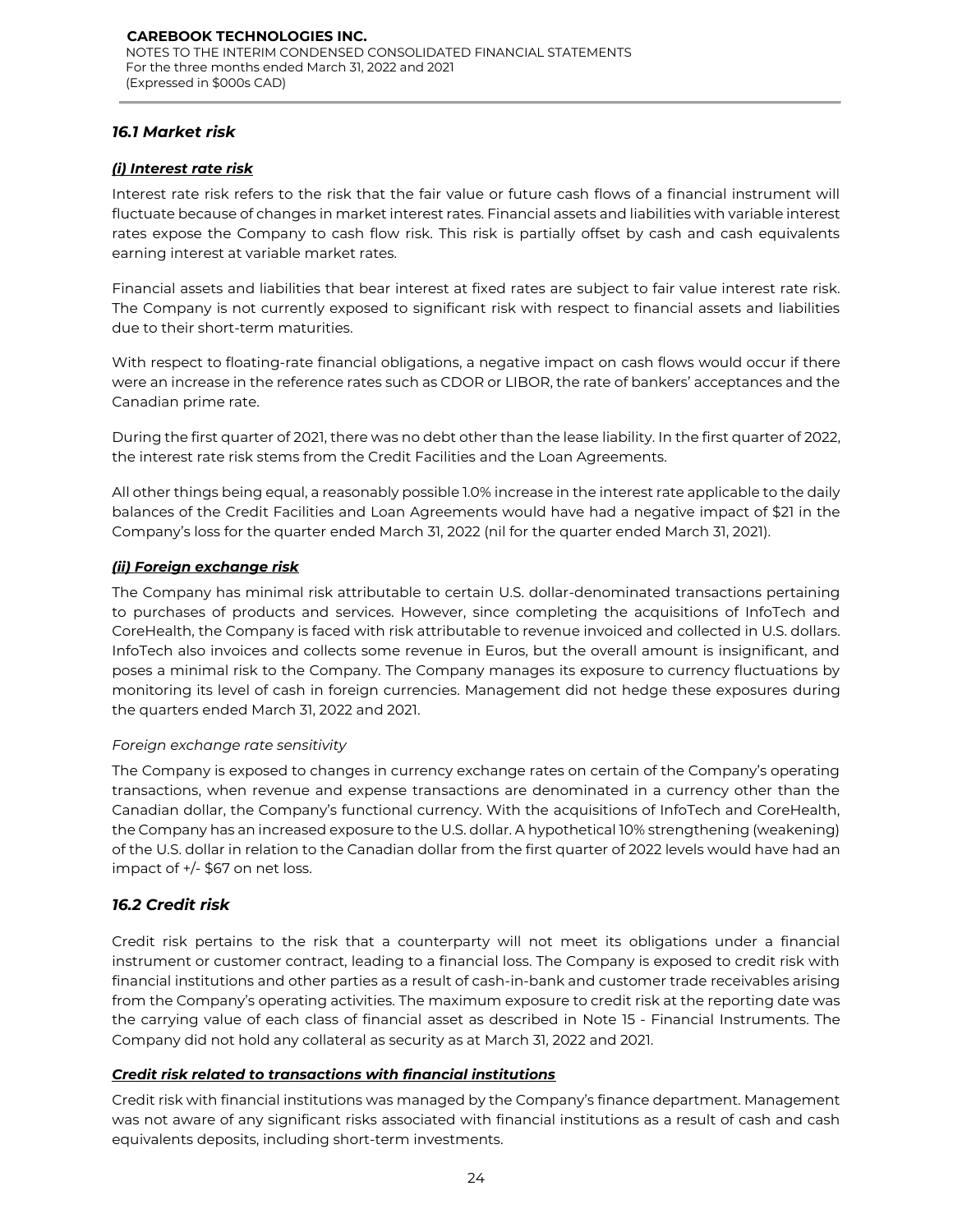### *Credit risks related to customer trade receivables*

Prior to the acquisitions of InfoTech and CoreHealth, the Company's customer base consisted of two primary customers, one of which represented approximately 99% of revenue in the first quarter of 2021. This risk has been mitigated to some extent by the acquisitions of InfoTech and CoreHealth, as the primary customer now represents approximately 21% of the Company's revenue for quarter ended March 31, 2022.

Payment terms varied, and credit limits were typically established based on internal or external rating criteria, which take into account such factors as the customer's financial condition, credit history, and risk associated with their industry segment. Customer trade receivables represent the majority of the Company's trade and other receivables, so this necessitates the active monitoring and management of the outstanding receivables from customers by the Company. Historically, the Company has a low level of customer default as a result of its historical experience with the Company's customer base and an active credit monitoring function. Collateral is generally not required to be posted by the Company's customers.

# *16.3 Liquidity and capital management risk*

The capital structure of the Company included shareholders' equity (deficit) and borrowings. Management's overriding objectives when managing capital are to have sufficient liquidity to meet its liabilities when due, safeguard the business as a going concern, and create value through market growth and future returns. The Company manages its liquidity risk by forecasting cash flows from operations and anticipated investing and financing activities. During the first quarter of 2022, no financing and investing activities took place, except for the payment of the adjustment relating to working capital payable associated with the acquisition of InfoTech – see Note 3 – Business Combination of the Company's annual audited consolidated financial statements for the year ended December 31, 2021.

# *Note 17 - Commitments*

### *Capital expenditure and purchase commitments*

As at March 31, 2022 and 2021, the Company had no future commitments for purchases of property and equipment and intangible assets.

# *Note 18 - Related Party Transactions*

The table below summarizes the balances receivable and payable from or to related parties:

|                                                                                                                                                                                                                                                                                                                                                                                                                         | <b>March 31, 2022</b> |  | <b>December 31, 2021</b> |  |
|-------------------------------------------------------------------------------------------------------------------------------------------------------------------------------------------------------------------------------------------------------------------------------------------------------------------------------------------------------------------------------------------------------------------------|-----------------------|--|--------------------------|--|
| Payable to related party                                                                                                                                                                                                                                                                                                                                                                                                |                       |  |                          |  |
| Payables to shareholders                                                                                                                                                                                                                                                                                                                                                                                                | \$<br>74              |  | 55                       |  |
| Loan Agreements (Note 13)                                                                                                                                                                                                                                                                                                                                                                                               | 1.000                 |  | 1,000                    |  |
|                                                                                                                                                                                                                                                                                                                                                                                                                         | 1,074                 |  | 1,055                    |  |
| <b>Related party agreements</b>                                                                                                                                                                                                                                                                                                                                                                                         |                       |  |                          |  |
| In June 2020, the Company entered into a twelve-month agreement with a related party for the services<br>of their CFO. During the quarter ended March 31, 2022, total expenses related to the services of the CFO<br>were \$49. In April 2021, this agreement was extended for an additional six months, and was subsequently<br>extended through May 2022.                                                             |                       |  |                          |  |
| In connection with the RTO, the Company entered into a Registration Rights Agreement and an Investors<br>Rights Agreement with a related party who, at closing of the RTO, beneficially owned or had control or<br>direction over 16,702,334 common shares of the Company and principal warrants to acquire an additional<br>2,974,740 common shares of the Company, representing approximately 53.6% of the issued and |                       |  |                          |  |

### *Related party agreements*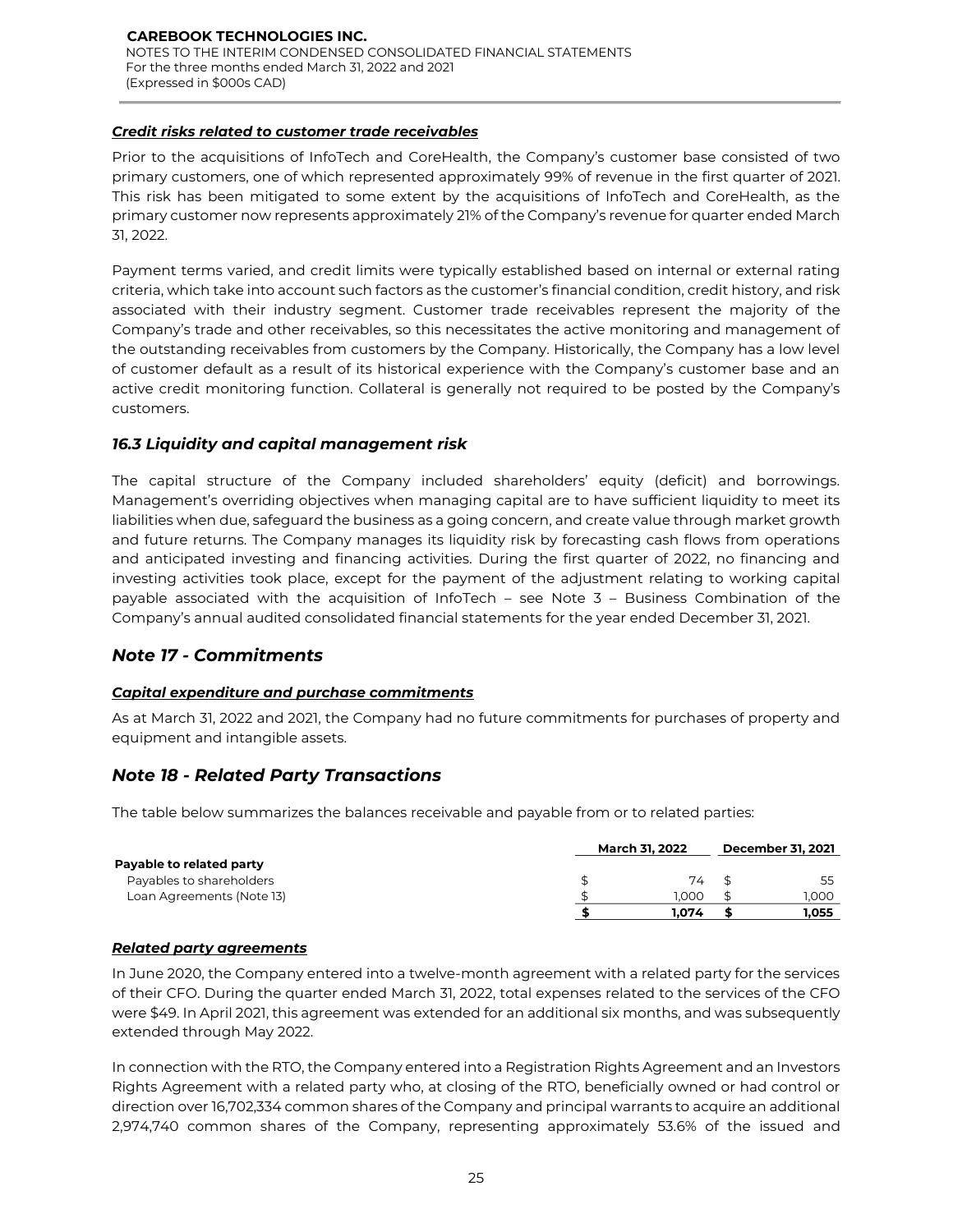outstanding common shares of the Company on a non-diluted basis (and approximately 40.6% on a fullydiluted basis) at the time the agreement was signed.

# *Note 19 - Subsequent Events*

### *Extension and amendment of Credit Facilities*

On April 6, 2022, the company entered into an agreement with the Lenders to amend its Credit Facilities. Under the amendment, the Revolving Facility became a \$3,000 demand revolving facility and the Term Loan Facility became a \$4,000 non-revolving term loan facility, subject to mandatory repayment as described below. Moreover, the maturity date of Term Loan Facility has been extended to November 30, 2022, provided that the Company must make a mandatory prepayment of \$1,000 on the Term Loan Facility no later than May 31, 2022, which was subsequently extended to June 15, 2022, after which the outstanding amount under the Term Loan Facility will be \$3,000. As at the date hereof, the Term Loan Facility has been fully drawn and the Company accessed less than \$300 of the Revolving Facility, so a balance of approximately \$2,700 is available. The applicable margin on each of the Credit Facilities has also been increased to 9.0%, effective as of April 7, 2022.

### *Rights Offering and Stand-by Commitment*

On April 11, 2022, the Company announced an offering of rights (the "Rights Offering") to holders of its common shares of record at the close of business on April 19, 2022 (the "Record Date"). Pursuant to the Rights Offering, each holder of common shares received one transferable right (a "Right") for each common share held. Every 1.5917452 Rights entitles a holder to purchase one (1) common share at a price of \$0.15 per common share. The maximum gross proceeds that could have been raised by the Company under the Rights Offering was \$4,500. A maximum of 30,000,000 common shares could have been issued pursuant to the Rights Offering, representing 62.8% of the currently issued and outstanding common shares. More information about the Rights Offering may be found in the Rights Offering circular dated April 11, 2022, available on SEDAR under the Company's profile.

On May 17, 2022, the Company announced the completion of the Rights Offering, which resulted in the issuance of 17,107,749 common shares of the Company at a price of \$0.15 per share for proceeds to the Company of approximately \$2,570. A total of 9,910,664 common shares were issued pursuant to the basic subscription privilege of the Rights Offering. Of these, 9,304,325 common shares were issued to insiders of Carebook and 606,339 common shares were issued to all other persons. A total of 7,197,085 common shares were issued pursuant to the additional subscription privilege of the Rights Offering. Of these, 6,978,982 common shares were issued to insiders of Carebook and 218,103 common shares were issued to all other persons.

### Stand-by Commitment Agreement

In connection with the Rights Offering, the Company entered into a stand-by commitment agreement dated April 11, 2022 (the "Stand-by Commitment Agreement") with UIL (the "Stand-by Guarantor"), a current significant shareholder of the Company, whereby the Stand-by Guarantor agreed to purchase common shares not otherwise subscribed for under connection the Rights Offering, guaranteeing the Company to receive aggregate gross proceeds of \$4,500. Further, pursuant to the Stand-by Commitment Agreement, UIL is entitled to receive warrants to purchase a number of common shares equal to 1.5% of the common shares purchased by it under the Stand-by Commitment Agreement less those common shares to which the Stand-by Guarantor is entitled under its basic subscription privilege and those it subscribes for under its additional subscription privilege. Further details of the Stand-by Commitment Agreement are contained in the Rights Offering circular.

In accordance with the terms Stand-by Commitment Agreement presented above, the Company issued 12,892,251 additional common shares to UIL, at a price of \$0.15 per share, for additional proceeds to the Company of approximately \$1,930, resulting in the Company receiving aggregate proceeds of \$4,500